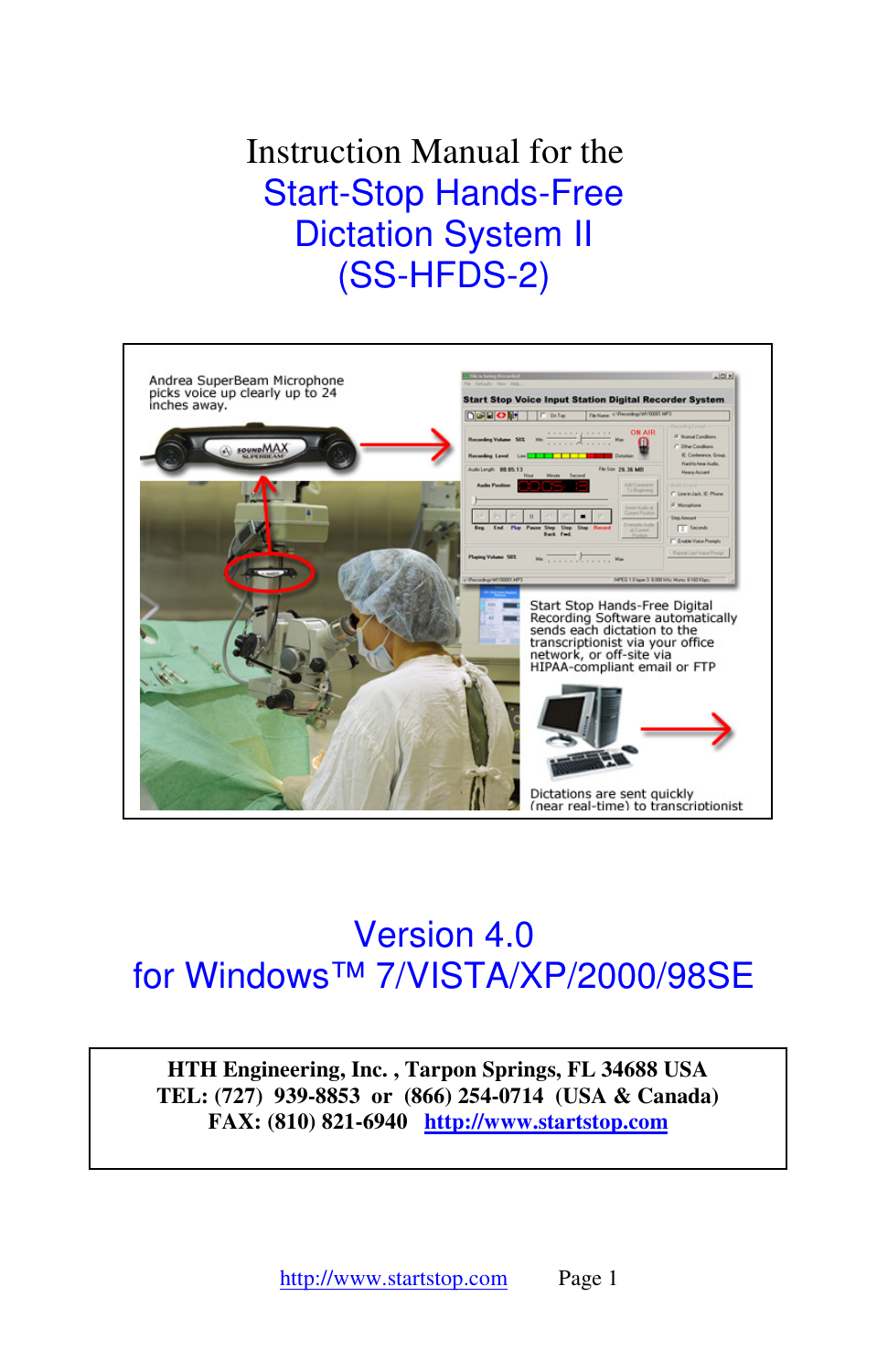## **CONGRATULATIONS!**

**Thank you for purchasing the Start-Stop Hands-Free Dictation System II (SS-HFDS-2)!**

**The SS-HFDS-2 is a professional, PC based, voice recording software system, bundled with foot pedal and distance-array microphone, for foot pedal controlled, hands-free dictation.** 

• **Easily and quickly dictate** to your transcriptionist without looking at the computer screen.

- The Start Stop **Voice Prompt Assistant** will verbally help you as you work, or you can select silent mode
- Windows XP, Windows 2000, Windows 98SE, VISTA™, Windows 7 compatible

•Recording, Insert/Overwrite Modes, Quick Review and Pause functions

## **POWERFUL FEATURES INCLUDE:**

- **Sending recorded encrypted files via LAN, Email, or FTP** to Start Stop SS Universal.
- **Plays / records six standard** and non-standard digital audio file formats. (WAV, Truespeech WAV, MP3, WMA, VOX and OGG) with full control over quality, bit rate, and file size
- **INSTANT REVIEW FUNCTION** allows play back of current dictation in progress using the footpedal.
- **Insert** capabilities on a file being recorded or a pre-recorded file. i.e. Before: The rain falls mainly on the plain. (Inserting the words "in Spain"). After: The rain **in Spain** falls mainly on the plain.
- **Overwrite (unchecked)** capabilities on a file being recorded or a pre-recorded file is overwrite from current position the amount of time currently recording leaving any previously remaining recording, if current recording does not exceed previous recording. i.e. Before: The rain in Spain falls mainly **in** the plain. (Overwriting the word "in"). After: The rain in Spain falls mainly **on** the plain. (As long as "in" and "on" have the same recording time)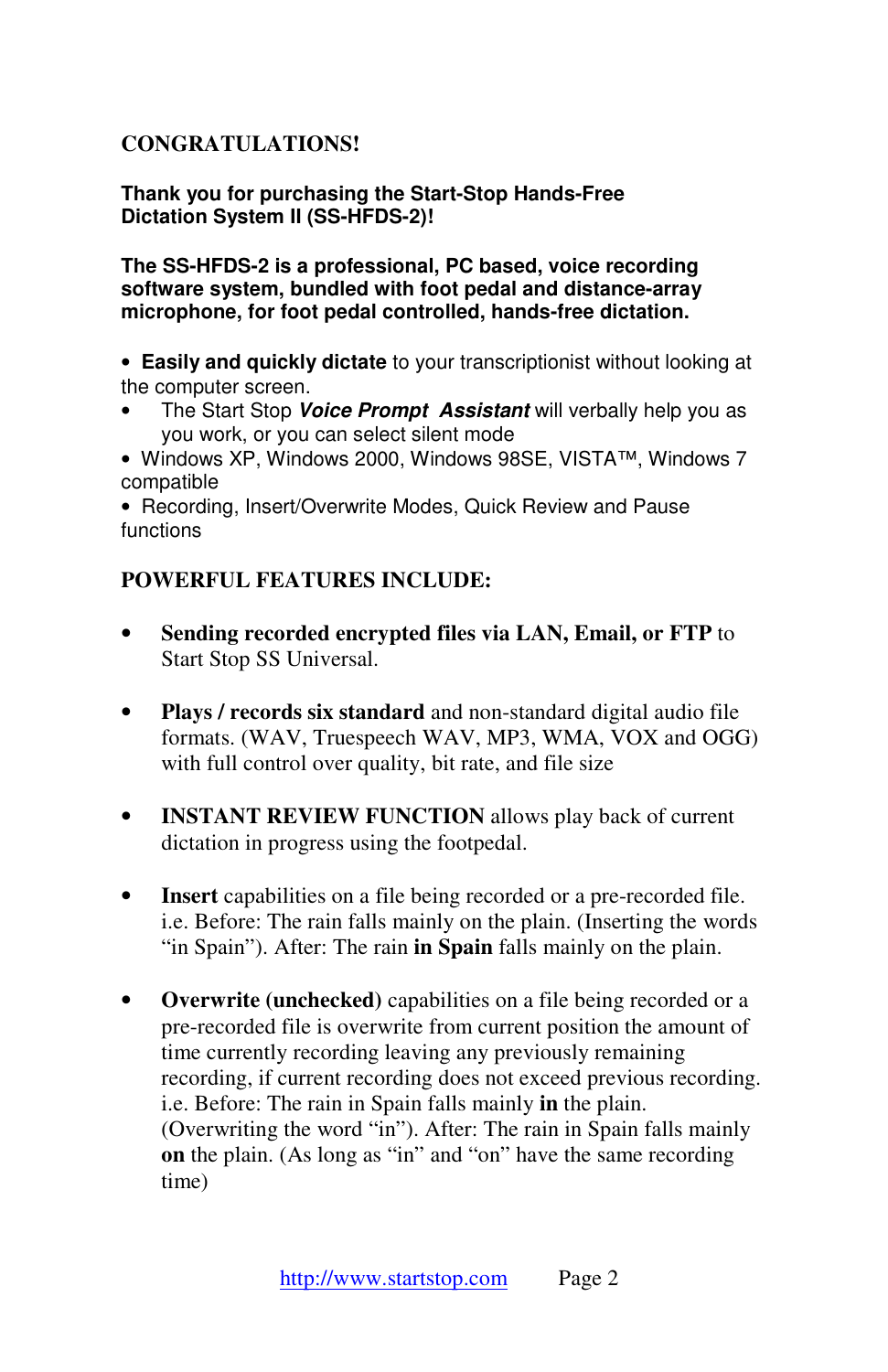- **Overwrite (checked)** capabilities on a file being recorded or a prerecorded file is overwriting from current position causing any previous recording from the current position to be erased. i.e. Before: The rain in Spain falls mainly on the plain. (The current position is between "falls" and "mainly"). After: The rain in Spain falls **in Europe.**
- **Log events** files are created daily, one for each day. The user has the ability to view the log event file by check marking the "View Event log" on the main screen. These files can also be opened by your favorite word processor.
- **Two recording file formats** (Normal and Other Conditions), which can be configured from six standard and non-standard digital audio file formats.
- **Audio source inputs** include line-in, telephone, external microphones and the VIS microphone.
- **Recording level** indicator.
- **Recording and playing** volume control.
- **Audio length,** audio position and file size information.
- **Optional file recovery** module, that allows recovery of files due to an improper shut down of SS-VIS software.
- **Default file location directory**, with the ability to configure.
- **EOL functionality**. When finished with the dictation one quick End of Letter button and optionally sends file to one or two local or remote locations.
- **Email or FTP site EOL functionality.** When finished with the dictation one quick End of Letter button and optionally sends file via Email or to a FTP site along with optionally to local or remote sites**.**
- **Auto file deletion.** Can configure how many days back to keep files and all others will be deleted automatically.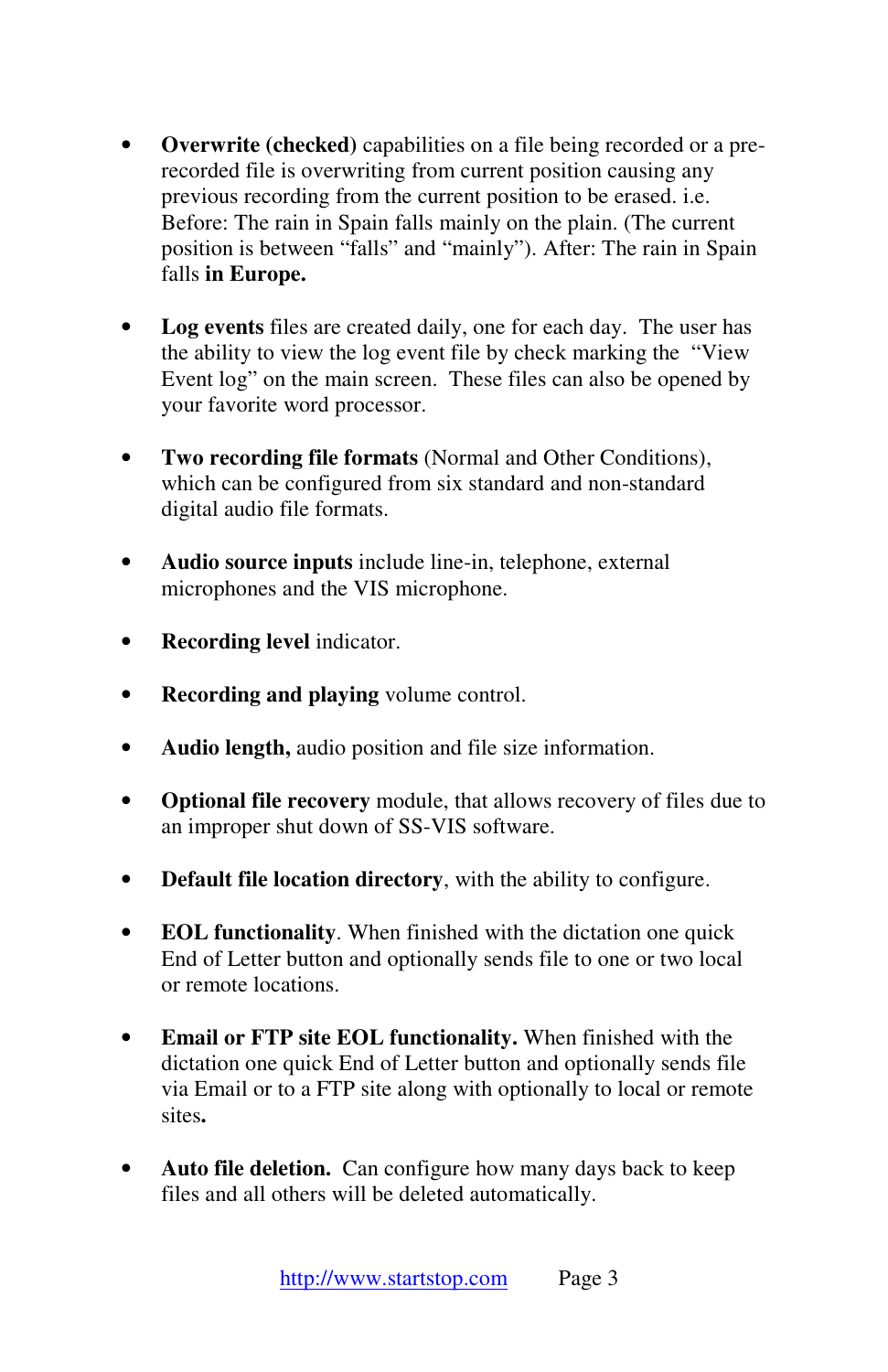- **Record from any audio source** connected to your PC's sound card, with record time only limited by your PC's hard drive capacity.
- **Three ways to configure the file naming** convention of your audio files.
- **Beginning**, Ending, Play, Pause, Step Forward, Step Backward, Stop and Rewind functions via console or VIS handset.
- **TCP communications** available if host software accepts your messages and or files.
- **Dictation you make or use with the SS-HFDS-2** can be played back on any Windows machine in the world; even if not equipped with the SS-VIS<sup>.</sup>
- **Command line functionality** is available.
- **Total recording and playback compatibility using** Windows standard multimedia file formats.
- **"RECENTLY OPENED FILES" Window:** Shows the last 15 files that you have opened, for easy access to re-open.
- **Tool Tips:** Every function and control on the Start Stop Screen has a pop-up help window when you "hover" the mouse over the control.
- **"Step Back/Step Forward" STEPAMOUNT** adjustment window.
- **Software automatically records your configuration preferences** each time you use it, so that the next time you launch the program, you're ready.
- **"ALWAYS ON TOP"** feature lets your Start Stop stay on top. Adjust position on the screen, like a Post It<sup>™</sup> note, or minimized in the background entirely.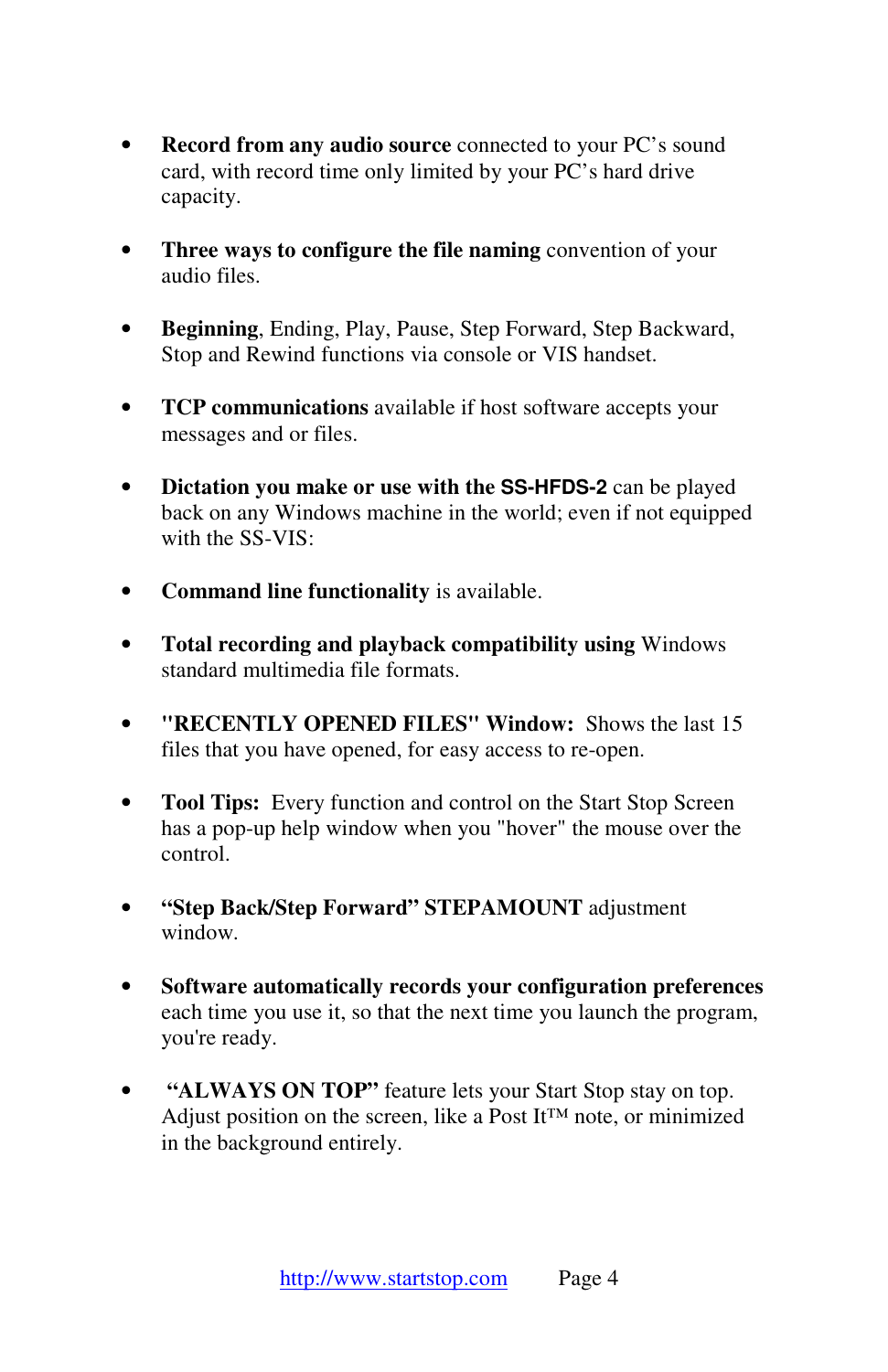• **Decrypting files** from Start Stop Universal, Start Stop Transport or another Start Stop VISDR location is now seamless. SSVISDR now can store as many encryption keys as you like to allow the user to manually decrypt files.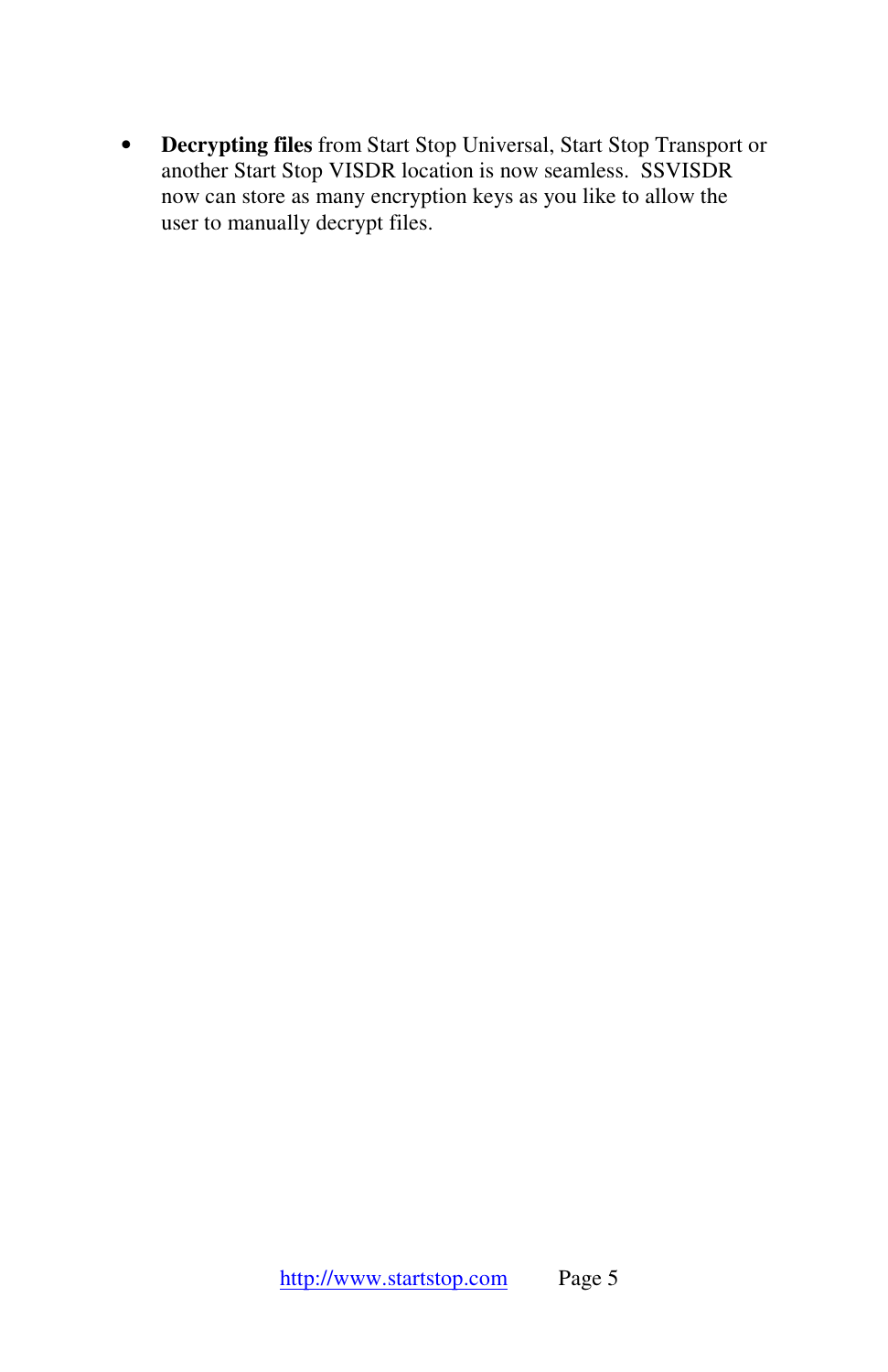## WHAT YOU'LL NEED TO USE THE **Start-Stop Hands-Free Dictation System II**





Large Middle Pedal = Record/Pause Left Pedal = Play/Review/Rewind Right Pedal = Save & Send Dictation

Foot Pedal

…a PC running Windows 98 SE, XP, VISTA, Windows 7 or 2000 with Sound Card,





Two USB ports Andrea SuperBeam™ Mic & USB Adapter

and …..Hands-Free Software on CD-ROM (provided)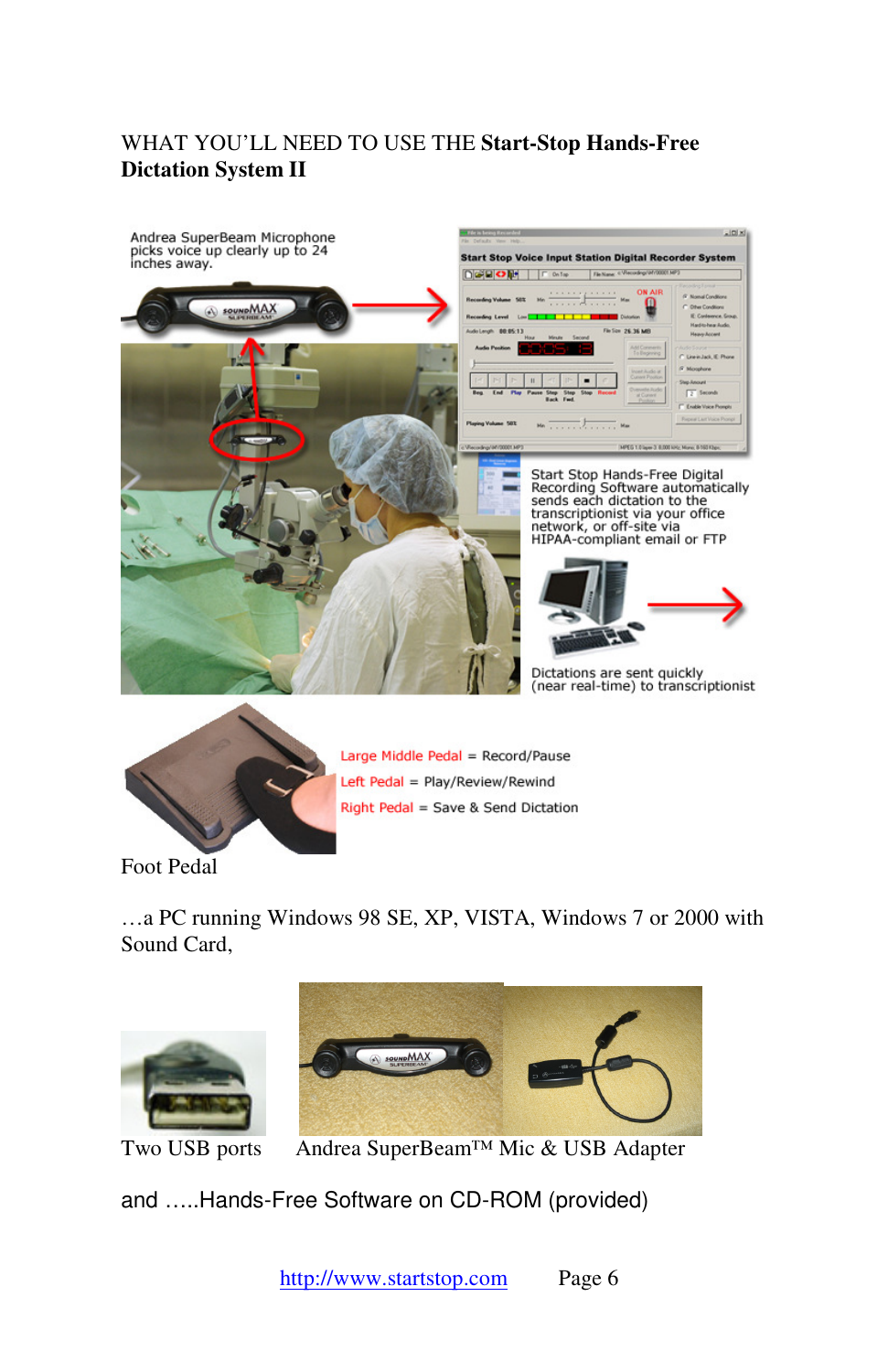## WHAT IS INCLUDED WITH YOUR **Start-Stop Hands-Free Dictation System II**

## **QTY Description**

- 1. 3-Pedal USB Foot Pedal
- 2. User Manual and CD-ROM with Hands-Free Software
- 3. Andrea USB Audio Adapter and Andrea SuperBeam™ Microphone for crystal-clear audio on computers without using the PC's onboard sound card.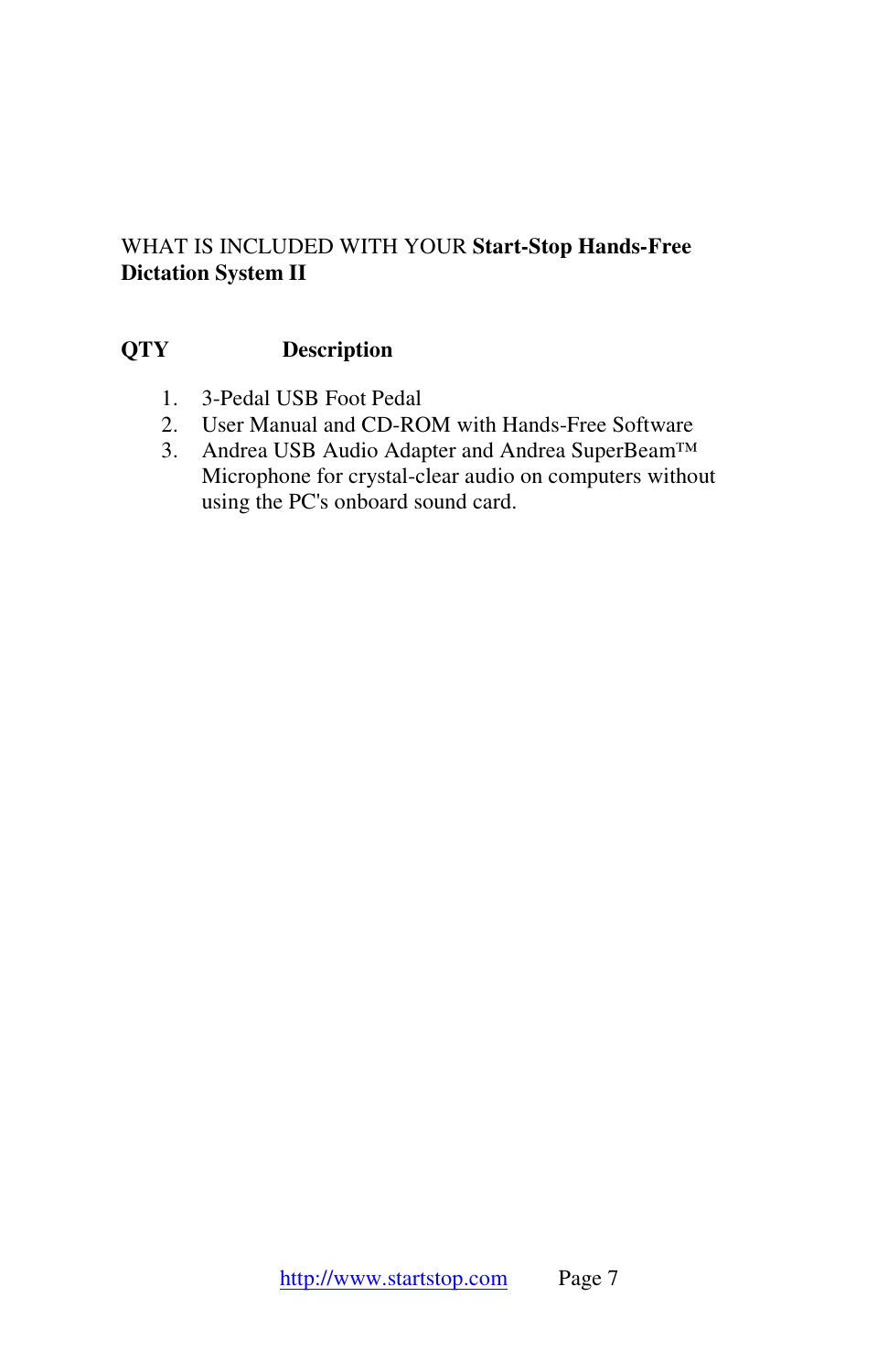## INSTALLATION INSTRUCTIONS

1) **Preparing your computer for installation of new software: -**Temporarily turn off any Anti-Virus software that you may have running. Often this is easily accomplished by rightclicking on the anti-virus icon usually located at the bottom right hand side of your computer's screen. If your computer is part of a network (for example, several computers all linked together in an office environment), be sure that you have logged into your computer as an "Administrator" with rights to install new software. Individual or home users will very likely already have Administrator privileges.

-Please close any programs that are running prior to installing new software.

Note for IT/System Administrators installing this product: Please enable read/write privileges for the application path so that users can save preferences when running under limited rights. Default application path is c:\Program Files\HTH Engineering, Inc\Start Stop VIS Digital Recorder\

- 2) Insert the Start Stop Hands-Free Digital Recorder System Software Installation CD-ROM into your computer. The Installation Software should begin automatically after several seconds. If so, please skip to step 3). If not, continue to step 2.
- **3)** If the Install Software did not come up on the screen automatically as described in Step 1) above, then you will need to manually launch the installation: From the Windows START button, select RUN and then type **d:\setup.exe** and click on OK. (If your CD-ROM is drive "e" instead of drive "d", then you would type **e:\setup.exe** instead, and so on). The Start Stop Voice Input Station Digital Recorder System Install Software will appear on your screen.
- **4)** Follow the on-screen instructions, and answer "OK" or "Yes" to questions asked. **When the FINISH button appears, be sure to reboot your PC.**
- 5) After your computer has rebooted you may execute the program from the short cut on your desktop. The program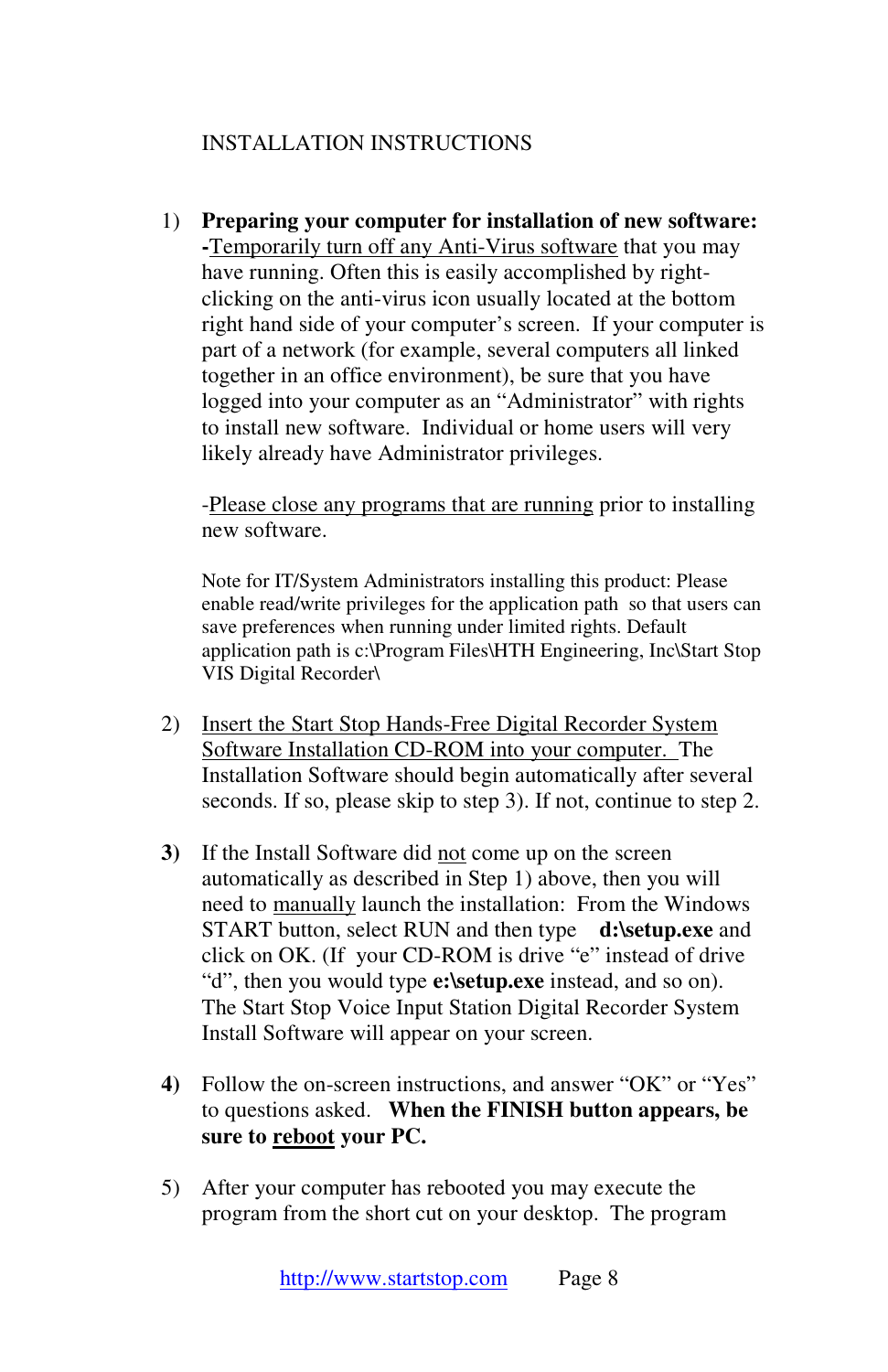will automatically create a file based on the current configuration. It is recommended to use the software initially using the defaults. Selecting the drop down menu option "Defaults" will display three default options. Select the appropriate menu option.

- 6) Connect the Andrea SuperBeam Microphone to the Andrea USB Audio Adapter Microphone jack (depicted by an icon of a head phone set). The microphone can be located up to 18-24 inches away from your mouth. Many users Velcro™ or attach the microphone to a convenient point on any existing equipment structure that's available.
- 7) Connect the Andrea Adapter's USB cord to your PC's USB connector. Your computer should recognize the USB Microphone device automatically.
- 8) Click on Control Panel…Sound and Audio Devices….Audio….Under Sound Playback, select your default PC's speakers. Under Sound Recording, make sure that the Andrea USB-2 Microphone device is selected.
- 9) Plug the USB foot pedal into an available PC USB port.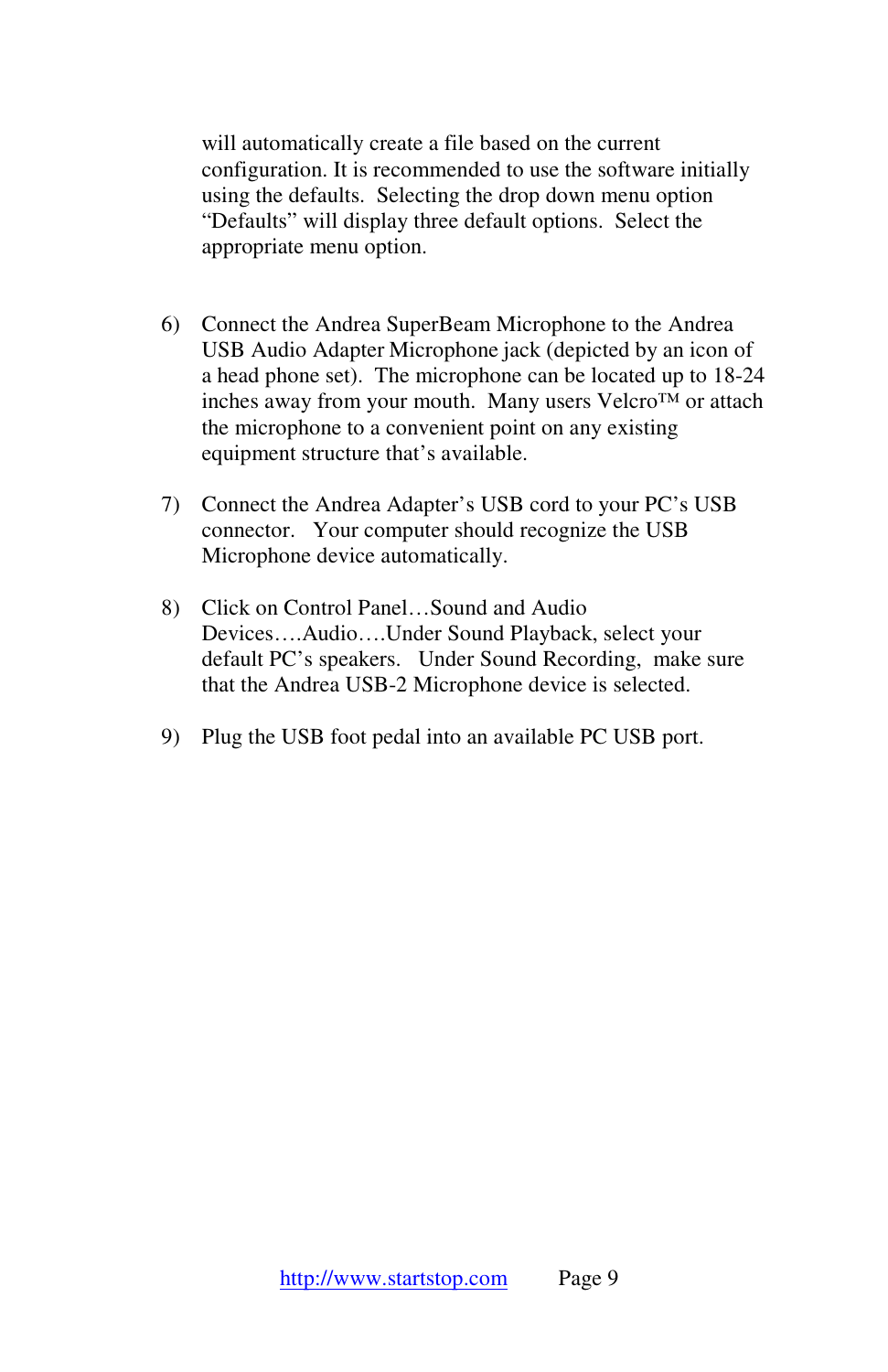## **HOW TO DICTATE USING THE Start-Stop Hands-Free Dictation System II**

**Double-Click on the Start Stop VIS Dictation Software from your computer's desktop Icon:** 



Press and hold down the middle foot pedal down, and the Recording "On Air" flashing microphone should show up on the screen, just above the Recording Level Bargraph.

 Begin Speaking. If you look at the SS-VIS screen you will see a bargraph that lights up (usually in the yellow area, occasionally peaking up to the red zone). If the level always stays in the green zone and doesn't slowly move upwards to the yellow/red zone, adjust the Recording Level slider if necessary on the SSVIS screen.

|                                                   | On Top                                          |                     | File Name: c:\Recordings\MY00002.MP3                                                    |                                                                                          |
|---------------------------------------------------|-------------------------------------------------|---------------------|-----------------------------------------------------------------------------------------|------------------------------------------------------------------------------------------|
| Recording Volume 50%<br><b>Recording Level</b>    | Min.<br>Low.                                    | Max                 | Distortion                                                                              | Recording Format<br>C Normal Conditions<br>C. Other Conditions<br>IE: Conference, Group. |
| Audio Length<br>00:00:00<br><b>Audio Position</b> | Minute<br>Hour                                  | File Size<br>Second | 29.60 KB<br>Add Comments<br>To Beginning                                                | Hard-to-hear Audio<br>Heavy Accent<br>Audio Source<br>C Line-in Jack, IE: Phone          |
| ╱<br>N<br>End<br>Play<br>Beg.                     | $\Box$<br>Pause Step<br>Step<br><b>Back Fwd</b> | Stop<br>Record      | Insert Audio at<br><b>Current Position</b><br>Overwrite Audio<br>at Current<br>Position | Microphone<br>Step Amount<br>Seconds<br>$2-1$<br>Enable Voice Prompts                    |
| <b>Plaving Volume</b><br>50%                      | Min                                             |                     |                                                                                         | Repeat Last Voice Prompt                                                                 |

Adjust Playback level if necessary, through the **Playing Volume** slider.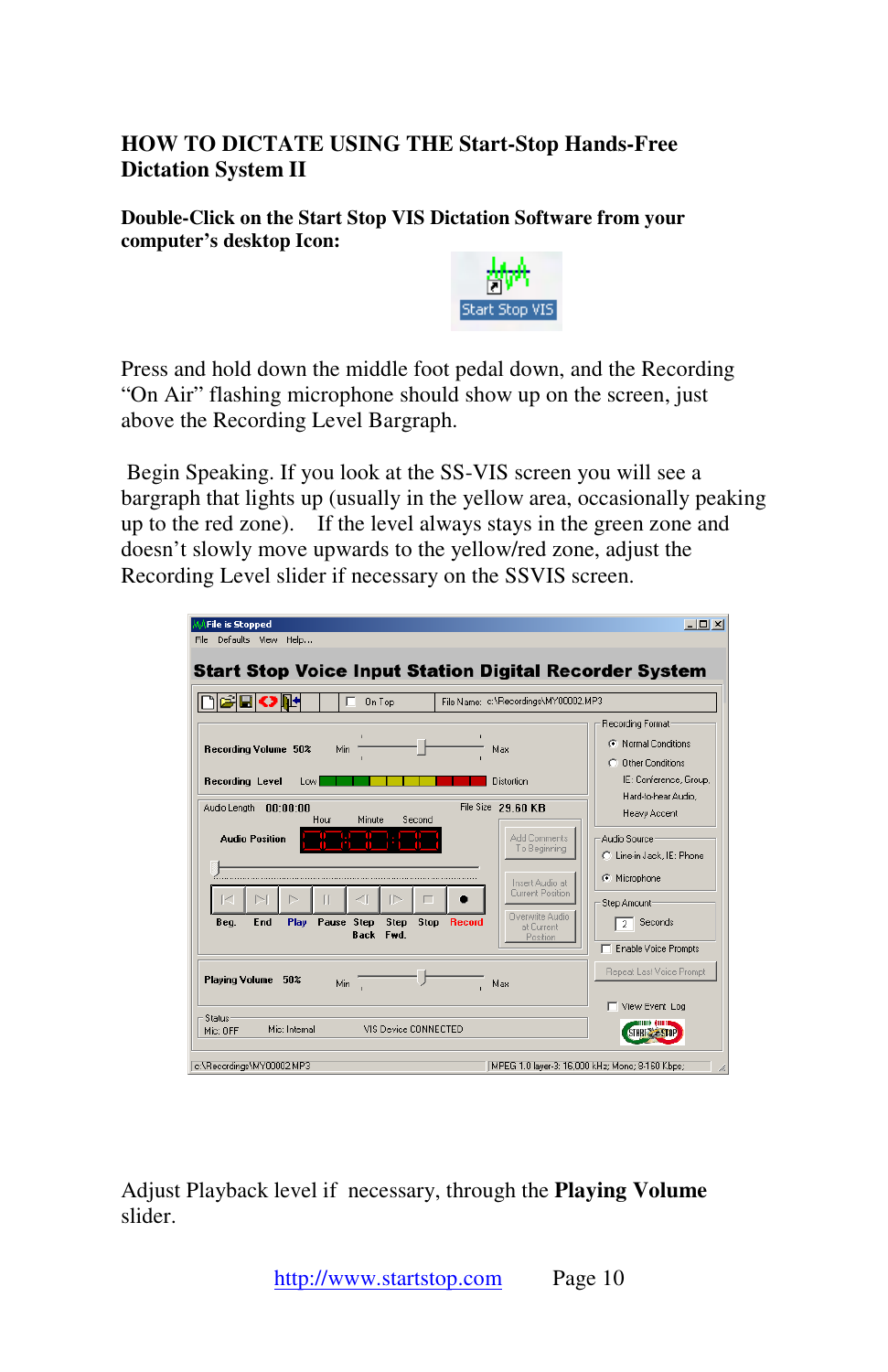When you are ready to save your dictation, just click the **EOL** (End of Letter) foot pedal. The dictation will be saved.

-If you haven't selected a custom recording destination, your dictation will be automatically saved to the factory default location, "c:\Recordings", and given a sequential file name. You can fully customize the saving location and file name structure (e.g. Sally Jones 0003.mp3) that you want, using the **Default…File Save Options** menu explained later in the manual.

The SS-VIS was designed to be operated without the need to constantly watch or refer to the screen that is displayed on your computer. Most users simply will launch the program at the beginning of the day, then leave it either minimized or showing normally, as illustrated below.

| <b>File is Stopped</b><br>Defaults View Help<br>File                                                                                                       | $   x$                                                                                  |
|------------------------------------------------------------------------------------------------------------------------------------------------------------|-----------------------------------------------------------------------------------------|
| <b>Start Stop Voice Input Station Digital Recorder System</b>                                                                                              |                                                                                         |
| File Name: c:\Recordings\MY00002.MP3<br>On Top                                                                                                             |                                                                                         |
| Min<br>Recording Volume 50%<br>Max<br>Recording Level<br>Low<br>Distortion                                                                                 | Recording Format<br>C Normal Conditions<br>C Other Conditions<br>IE: Conference, Group. |
| File Size 29.60 KB<br>Audio Lenath<br>00:00:00<br>Minute<br>Hour<br>Second                                                                                 | Hard-to-hear Audio.<br>Heavy Accent                                                     |
| Add Comments<br><b>Audio Position</b><br>To Beginning<br>Insert Audio at                                                                                   | Audio Source<br>C: Line-in Jack, IE: Phone<br>Microphone                                |
| Current Position<br>Overwrite Audio<br>Pause Step<br>End<br>Play<br>Step<br><b>Stop</b><br>Beg.<br><b>Record</b><br>at Current<br>Back<br>Fwd.<br>Position | Step Amount<br>Seconds<br>$\overline{2}$<br>Enable Voice Prompts                        |
| Playing Volume<br>50%<br>Min.<br>Max                                                                                                                       | Repeat Last Voice Prompt                                                                |
| Status<br>Mic: Internal<br>VIS Device CONNECTED<br>Mic: OFF                                                                                                | View Event Log                                                                          |
| c:\Recordings\MY00002.MP3                                                                                                                                  | MPEG 1.0 layer-3: 16,000 kHz; Mono; 8-160 Kbps;<br>h.                                   |

Here is a tour and explanation of the items visible on the main screen: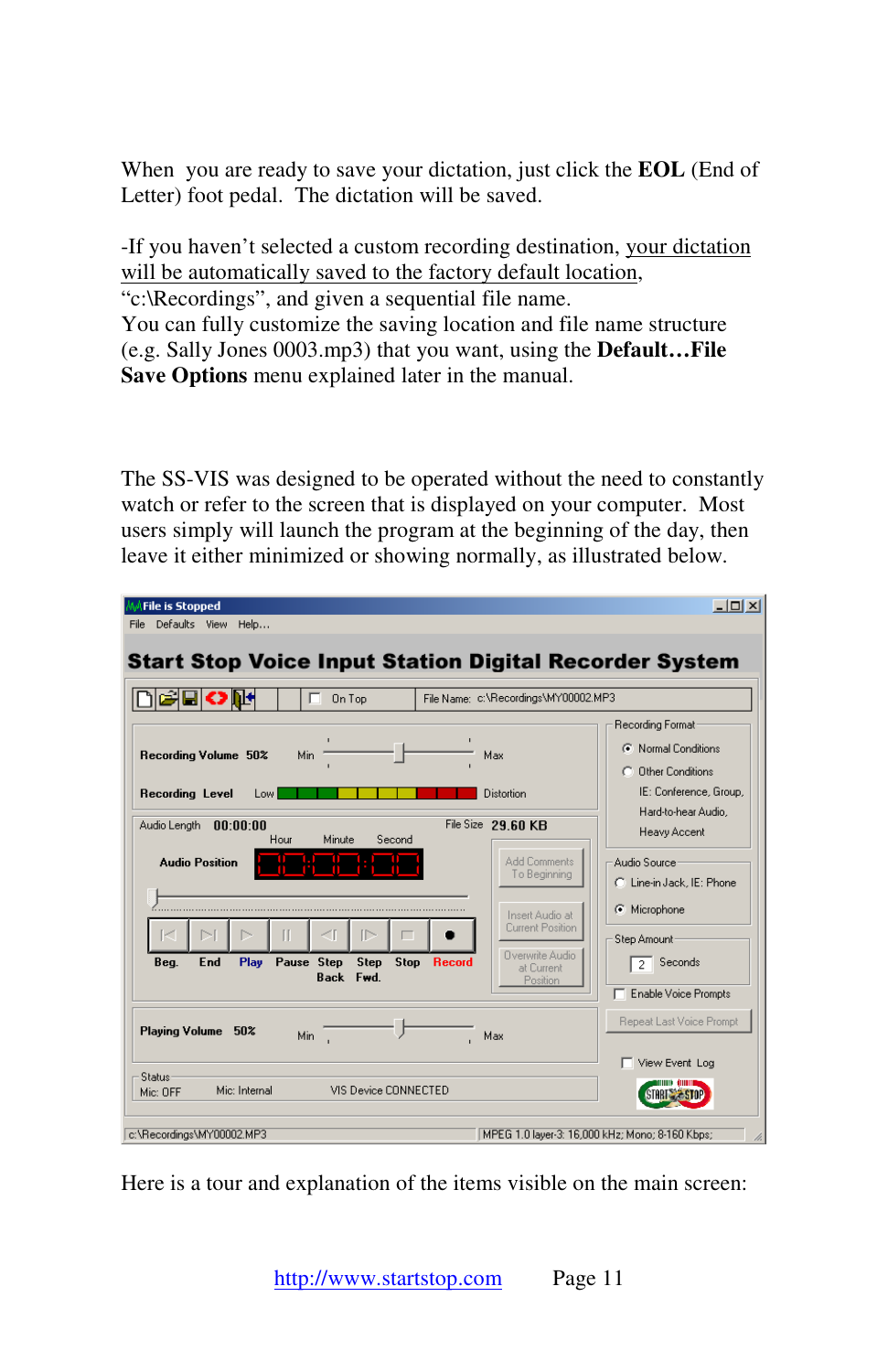**File Icons** (Just below the main title, "Start Stop Voice Input Station Digital Recorder System") from left to right: NEW file, Open Existing File, Save Current File being Recorded, Reset Defaults, Save File and Close Current Recording.

**On Top** checkbox – Lets you always show the Start Stop VIS screen on top of any other windows that are opened.

**File Name** display area – This shows the current path for the "default" file name and folder path, for the dictation that you're either recording or playing back.

**On Air Symbol** – This is a flashing microphone that appears when you're actually in Record mode.

**Recording Level and Volume –** The bargraph indicates the recording level. Its indication level is averaged over several seconds.

If you speak for several seconds, the bargraph should move from the green area up to the yellow, and perhaps 1 or two bars occasionally into red area.

As shown in the picture of the main screen, the first segment of the red is lit – this represents a typical normal level, with the bargraph popping up an additional red segment or two. If all bargraph segments are lit constantly, this may mean your recording level is too high. If only the green or none of the green segments are lit, then the recording level is too low, or perhaps there is a hookup or PC sound card connection problem that needs re-checking. Adjust the Recording Volume slider either up or down until you have yellow with peaking in the red region when speaking.

You may want to make several recordings to find the most pleasant and intelligible settings, based on your voice's characteristics, distance from the microphone.

**Audio Position** – Shows the current position within the recording, expressed in terms of Hours/Minutes/Seconds. This applies to both recording and playback modes.

## **Main Button Control Bar (Beg = Beginning, End, Play, Pause, Step Back, Step Fwd = Step Forward, Stop and Record)**

The player control interacts with the audio to allow Playing, Stopping, Pausing, Recording, Step Forwarding, Step Backwards, Go to the beginning of the file, or go to the end of file. Note: If you go to the end of file you may continue recording.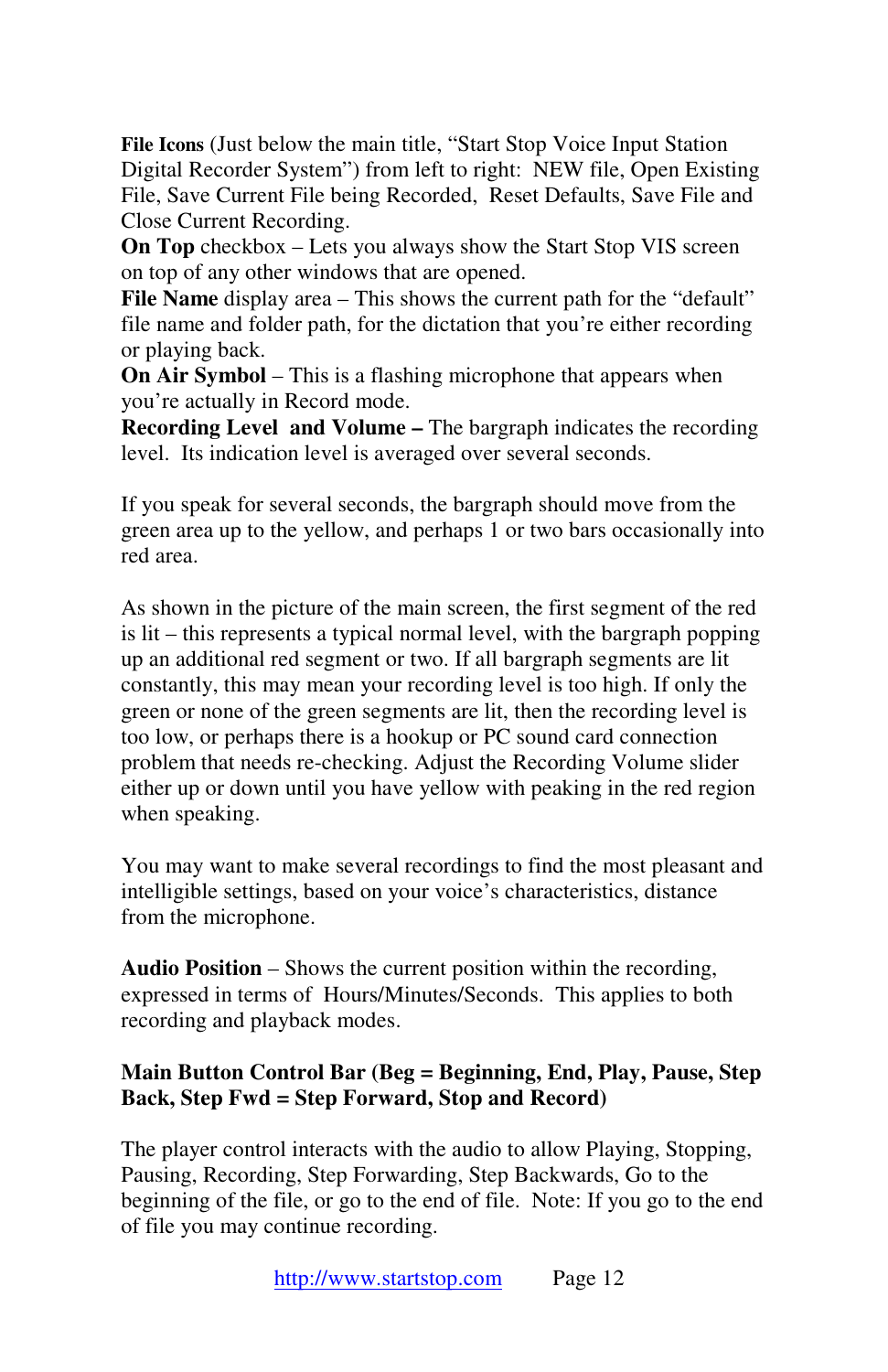**Audio Length** –Shows total length of the recording, expressed in terms of Hours/Minutes/Seconds. This applies to both recording and playback modes.

**File Size –** Dynamically shows file size, including "buffer" or temporary memory used during the recording process.

**Recording Format – "Normal Conditions" applies for most users with** normal voices and situations. Clicking on "Other Conditions" allows user to select a higher-than-normal quality setting where a group is being recorded, or when the person dictating has a soft voice or heavy accent.

**Audio Source –**Normally this is left on Microphone, for picking up your voice from the SS-VIS handset's microphone.

If you select "Line in Jack", then if your PC is equipped with a separate "Line" or "Aux" input sound jack, you can record from another source, such as a telephone conversation (using the optional LRX-35 Telephone adapter from http://www.startstop.com), or any other audio source.

**Step Amount** – controls how much the playback goes forward or backwards in terms of seconds, when the user clicks the Step FWD or Step Back buttons on the screen.

**Enable Voice Prompts** – If checked, voice prompts will guide you through the entire dictation process. When a recording is saved and sent to a transcriptionist for example, the SS-VIS will verbally confirm to you that the dictation arrived at its destination.

**Repeat Last Voice Prompt** – Repeats the last voice prompt or instruction given (if enabled). This is handy if you go away for a while, come back to your SS-VIS and can't remember where you were in the dictation process.

**Playing Volume** – sets how loud the playback will be.

**Add Comments to Beginning** button. Allows inserting comments to beginning of a recording that you just made, or just after opening a previously made dictation. Example: You interviewed someone on the telephone, setting Audio Source = Line Input", and now after you hang up, you would like to verbally annotate what was just discussed. Click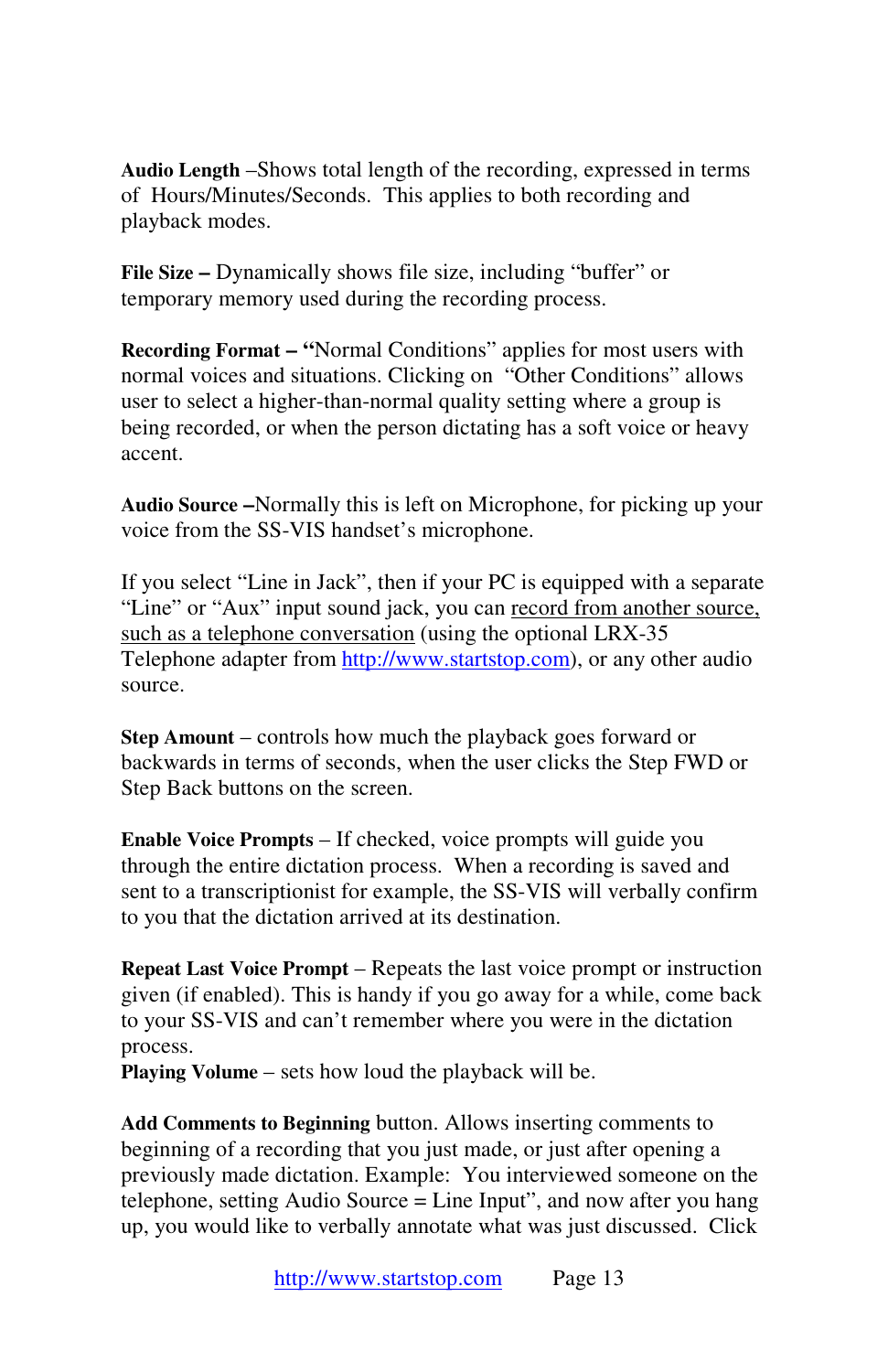on Audio Source = Microphone, then click Add Comments to Beginning button to begin dictating.

**Insert Audio at Current Position** - This button is only available after loading a file or after recording a file. It will allow audio to be inserted in between the beginning and end of file. The next time you move the slide switch to **REC**, your new dictation will be inserted into the previous dictation at the point at which you had stopped the playback. i.e. Before: The rain falls mainly on the plain. (Inserting the words "in Spain"). After: The rain **in Spain** falls mainly on the plain.

**Overwrite Audio at Current Position -** This button is only available after loading a file or after recording a file. There are two options for the overwrite mode based on the file save options. The Factory default is Overwrite (unchecked)

**Overwrite (unchecked)** capabilities on a file being recorded or a prerecorded file is overwrite from current position the amount of time currently recording leaving any previously remaining recording, if current recording does not exceed previous recording. i.e. Before: The rain in Spain falls mainly **in** the plain. (Overwriting the word "in"). After: The rain in Spain falls mainly **on** the plain. (As long as "in" and "on" have the same recording time)

**Overwrite (checked)** capabilities on a file being recorded or a prerecorded file is overwriting from current position causing any previous recording from the current position to be erased. i.e. Before: The rain in Spain falls mainly on the plain. (The current position is between "falls" and "mainly"). After: The rain in Spain falls **in Europe.** 

**Log events** files are created daily, one for each day. The user has the ability to view the log event file by check marking the "View Event log" on the main screen. These files can also be opened by your favorite word processor. This allows the user to see the steps that occurred for a given day in order to help solve problems. Log events are great when using the command line function.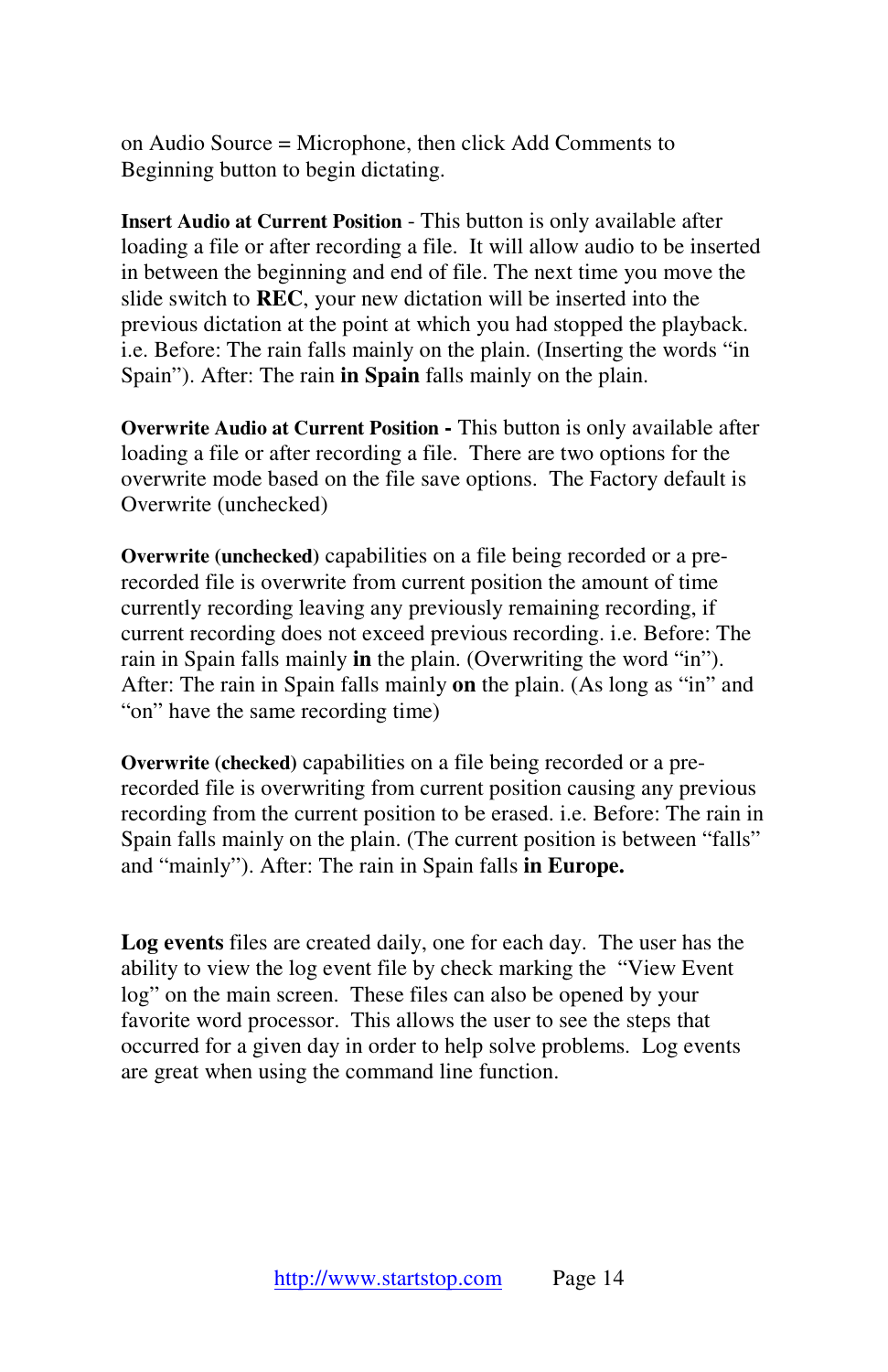| <b>Event Log</b>                                                                                                                                                                                                                                                                                                                                                                                                                                                                                                                                                                                                                                                                                                                                                                                                                                                                                | $  $ $\Box$ $ $ $\times$ $ $ |
|-------------------------------------------------------------------------------------------------------------------------------------------------------------------------------------------------------------------------------------------------------------------------------------------------------------------------------------------------------------------------------------------------------------------------------------------------------------------------------------------------------------------------------------------------------------------------------------------------------------------------------------------------------------------------------------------------------------------------------------------------------------------------------------------------------------------------------------------------------------------------------------------------|------------------------------|
| $\mathbf{P}$ Exit Help                                                                                                                                                                                                                                                                                                                                                                                                                                                                                                                                                                                                                                                                                                                                                                                                                                                                          |                              |
| 7/4/2005 6:50:06 AM File Stoped:<br>7/4/2005 6:50:06 AM File End:<br>7/4/2005 6:50:07 AM New File: c:\Recordings\MY00102.MP3<br>7/4/2005 9:32:42 AM Opening Form Manually Decrypt<br>7/4/2005 9:43:41 AM Opening Form Manually Decrypt<br>7/4/2005 10:16:56 AM Opening Form Manually Decrypt<br>7/4/2005 10:32:59 AM File Stoped:<br>7/4/2005 10:32:59 AM File End:<br>7/4/2005 10:33:00 AM New File: c:\Recordings\MY00103.MP3.<br>7/4/2005 12:08:32 PM File Stoped:<br>7/4/2005 12:08:32 PM File End:<br>7/4/2005 12:08:33 PM New File: c:\Recordings\MY00104.MP3<br>7/4/2005 12:09:13 PM File Stoped:<br>7/4/2005 12:09:13 PM File End:<br>7/4/2005 12:09:14 PM New File: c:\Recordings\MY00105.MP3<br>7/4/2005 12:09:39 PM Opening Form Manually Decrypt<br>7/4/2005 12:11:03 PM File Stoped:<br>7/4/2005 12:11:03 PM File End:<br>7/4/2005 12:11:05 PM New File: c:\Recordings\MY00106.MP3 |                              |
|                                                                                                                                                                                                                                                                                                                                                                                                                                                                                                                                                                                                                                                                                                                                                                                                                                                                                                 |                              |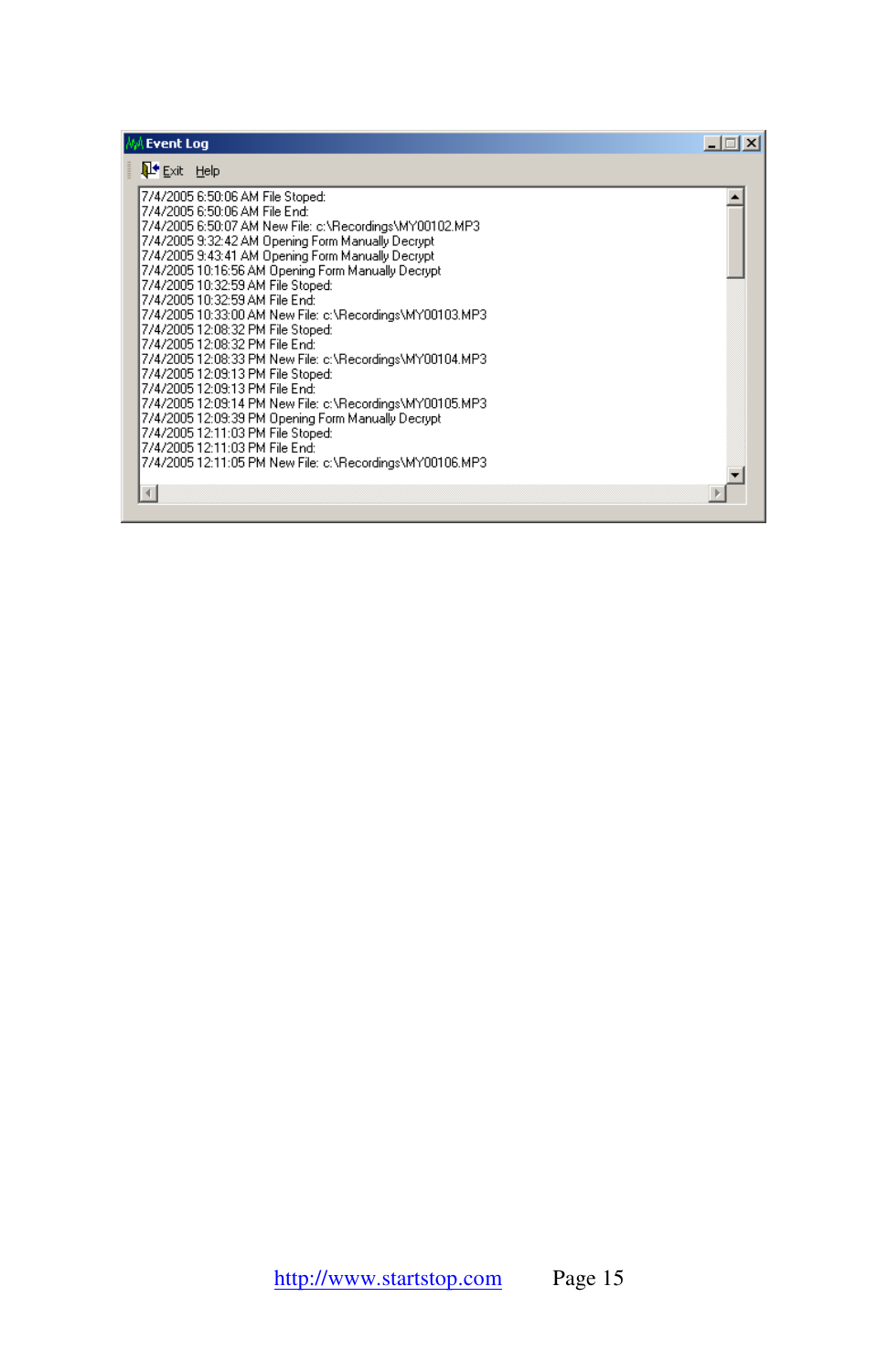## **FOOT PEDAL**

| <b>₩★USB Pedal Functions</b>                           |                                                                      |          |        |       | $ \Box$ $\times$ |
|--------------------------------------------------------|----------------------------------------------------------------------|----------|--------|-------|------------------|
|                                                        | <b>USB PEDAL ASSIGNMENTS</b>                                         |          |        |       |                  |
|                                                        | $\bigstar$ = Factory Default settings<br><b>Function Description</b> | Left     | Middle | Right |                  |
| Record-Stop Record/Stop<br>End-Of-Letter End Of Letter | Stop-Listen Backs up N seconds/Listen -                              | $\sigma$ | G      | G     | 0K               |
| <b>Insert-Audio</b> Insert Audio                       | <b>Overwrite-Audio</b> Overwrite Audio File                          | c<br>c   | c<br>с |       | Cancel           |
|                                                        | <b>Step Fwd</b> Steps Forward N seconds                              | c        | c      |       |                  |

The USB Pedal assignment screen is shown.

## **COMBINING FOOT PEDALS**

It's possible to connect multiple pedals (USB Foot Pedal, and a second Serial Port External Foot Pedal for example) at the same time, and use them all interchangeably as inputs for controlling dictation of the HTH VIS. For example, you may want to put the EOL function on a separate foot pedal. Please contact us for assistance with obtaining an optional  $2^{nd}$  serial port foot pedal to extend functionality.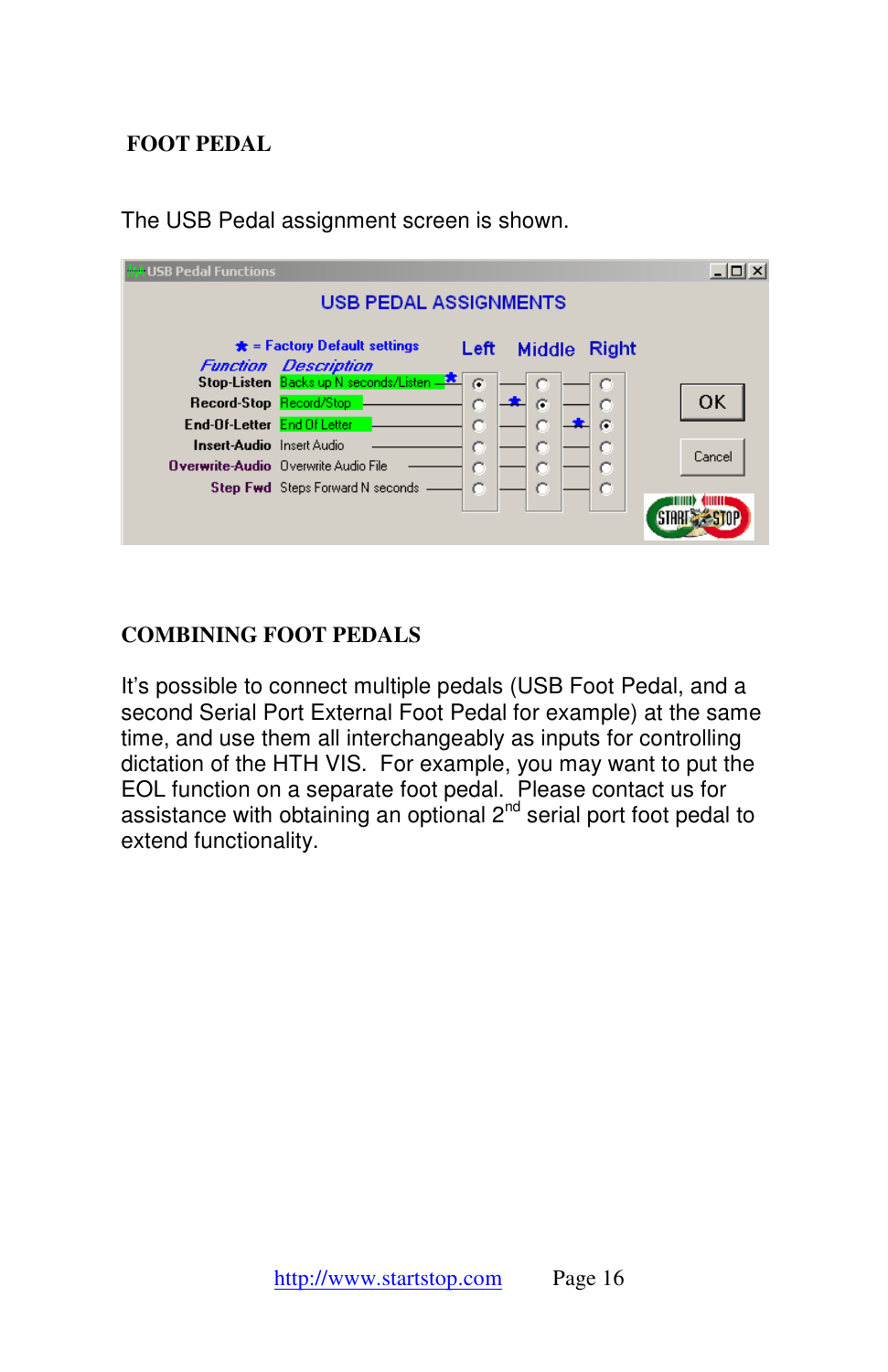## **EXPLANATION OF OPTIONAL SETTINGS**

If the complete screen below is not visible then please your scroll bars. You may not ever need to change these settings, but the SS-VIS Defaults Screen makes it easy to customize where files are saved, recording quality and file type (WAV, MP3, WMA, VOX, etc.), and how the saved dictations are named.

| <b>Defaults</b><br>Configure EMail                                                                                                                                                                                                                                                                                                                                                                                                                                            | $ \Box$ $\times$                                 |
|-------------------------------------------------------------------------------------------------------------------------------------------------------------------------------------------------------------------------------------------------------------------------------------------------------------------------------------------------------------------------------------------------------------------------------------------------------------------------------|--------------------------------------------------|
| Default Directory<br>$\leftarrow$ Save<br>c:\Recordings<br>Path<br>Click Change, or else type the new path directly into the appropriate box<br>Change<br><b>Restore Default Directory</b>                                                                                                                                                                                                                                                                                    | <b>Scroll Down</b><br><b>For More</b><br>Options |
| Default File Type<br>Format<br>Frequency<br><b>Bits</b><br>Channel<br><b>Normal Conditions</b><br>MP3<br>16000<br>Æ<br>$\blacktriangledown$<br>$\overline{\phantom{a}}$<br><b>ReSet Defaults</b><br>Format<br>Bits<br>Channel<br>Frequency<br><b>Other Conditions</b><br>MP3<br>雁<br>MONO<br>22050<br>$\overline{\phantom{a}}$<br>$\overline{\phantom{a}}$<br>$\blacktriangledown$                                                                                            | Update/Save<br>Configuration and<br>EXIT         |
| Default Naming Convention<br>Add text and / or Date Time or a Sequential Number to file names if desired:<br>$\overline{V}$<br>If the above is not checked the below is not applicable.<br>Text to be added to the file names if desired:<br><b>MY</b><br>Automatic File Naming Method Used-<br>Current Sequentially Named File<br>Places 1-5<br>$\subset$<br>Date Time Stamp (Default)<br>starting at:<br>$\sqrt{2}$<br>l5<br>G.<br>Sequentially Numbered<br>Reset numbering | Cancel                                           |
| Volume Defaults<br>Microphone<br>Recording Volume Default<br>Mic: Internal<br>Internal/External<br>Playing Volume Default<br>Microphone<br>End Of Letter Options (EOL) A check mark indicates active.                                                                                                                                                                                                                                                                         | anas (ana<br><b>START &amp; STO</b>              |
| To activate a EOL File Destination click the CHECK MARK box and Select a PATH in the POP UP Window.<br>Auto Send Destination 2<br>Auto Send Destination 1                                                                                                                                                                                                                                                                                                                     |                                                  |
| Auto Send Email<br>Select Default from Available EMails<br>Auto Send FTP<br>Current Default Email<br>marilynn@startstop.com                                                                                                                                                                                                                                                                                                                                                   | $\blacktriangledown$                             |
| <b>TCP Communications</b><br>Host IP<br>Configure 8 buttons on VIS to send messages via TCP in place of<br>г<br>the Standard 8 button configuration.<br>$\Box$ Activate<br><b>Host Port</b>                                                                                                                                                                                                                                                                                   |                                                  |
| Default Overwrite File<br>Activate Recovery Module<br>Ⅳ Suppress "Overwrite File?" warnings.<br><b>F</b> Check Mark To Activate Recovery Module                                                                                                                                                                                                                                                                                                                               |                                                  |
| Activate Automactic File Deletion<br>Overwrite Audio at Current Position Option<br>□ Check Mark To Activate Automatic File Deletion<br>F Check Mark To Activate Overwrite to End of Recording.                                                                                                                                                                                                                                                                                |                                                  |
| AutoMatic Rewind Overwrite/Insert Audio at Current Position Option<br>C Auto Insert<br>T Check Mark To Activate AutoMatic Rewind Overwrite/Insert Audio at Current Position.                                                                                                                                                                                                                                                                                                  | C Auto Overwrite                                 |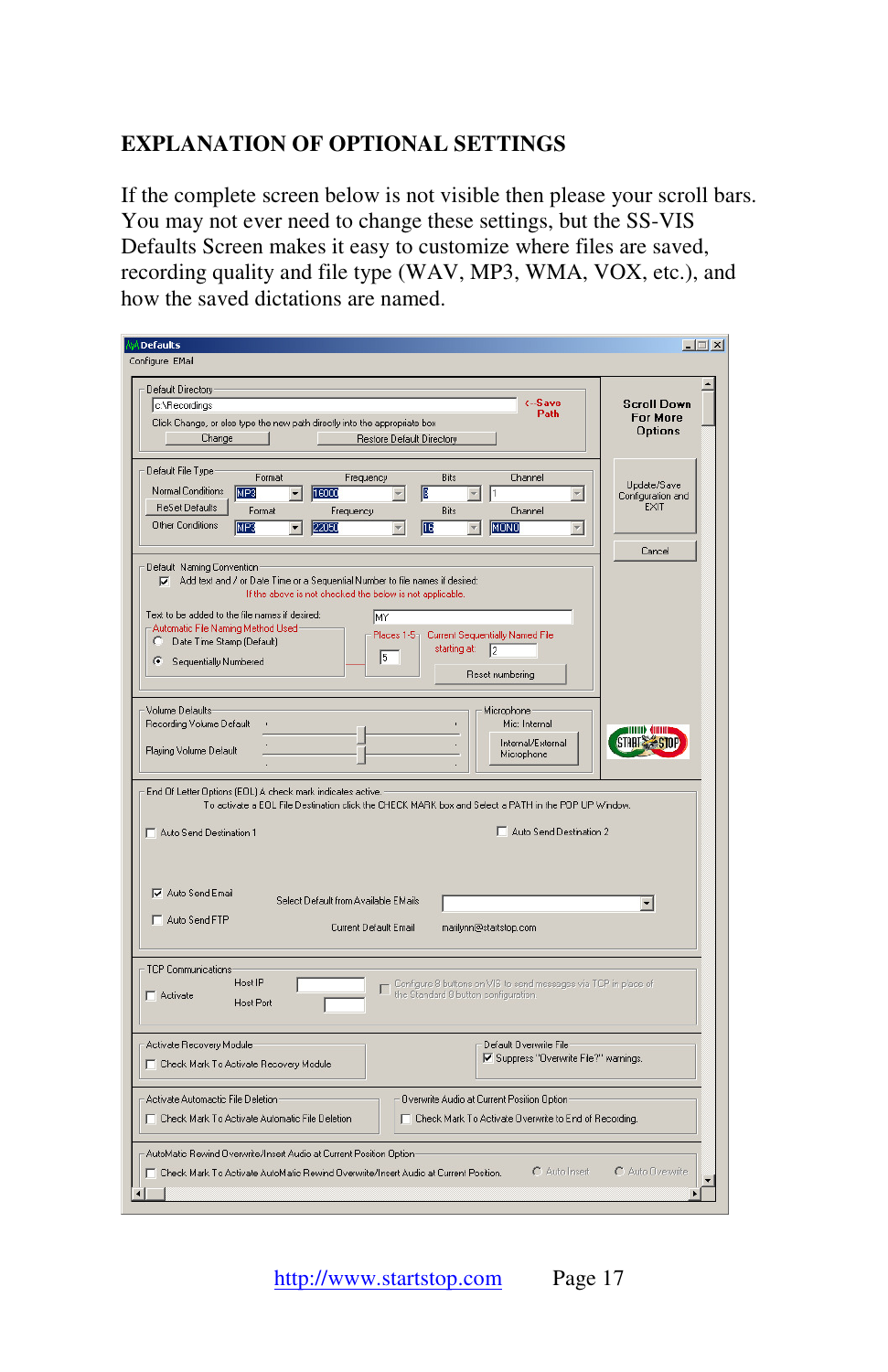#### **Default Directory**

When the software is first installed, the SS-VIS creates a directory called "Recordings", located on your local hard drive "c:, where all of your dictations are stored. You can change this directory to another folder (local to your PC, or any remote Network Folder), by clicking Change. If you want to return the default directory ("c:\Recordings"), just click the "Restore Default Directory" button.

| Default Directory                                                         |               |
|---------------------------------------------------------------------------|---------------|
|                                                                           | <b>K-Save</b> |
| lc:\Recordinasi                                                           | Path          |
| Click Change, or else type the new path directly into the appropriate box |               |
| Restore Default Directory<br>Change                                       |               |

-The initial default directory is C:\Recordings.

- Selecting the change button can change the default setting.

| <b>Browse for Folder</b>                        |                                                                                                                            | ? |
|-------------------------------------------------|----------------------------------------------------------------------------------------------------------------------------|---|
| me.way                                          |                                                                                                                            |   |
| C: Recordings                                   |                                                                                                                            |   |
| $\overline{+}$<br>Ŧ<br>Ŧ<br>$\blacksquare$<br>Œ | ⊟ « Local Disk (C:)<br>CT_OCX<br><b>DOCS</b><br>Documents and Settings<br><b>EPSONREG</b><br>MSOCache<br>MToolBox<br>MyDVD |   |

Select a current folder on the hard drive or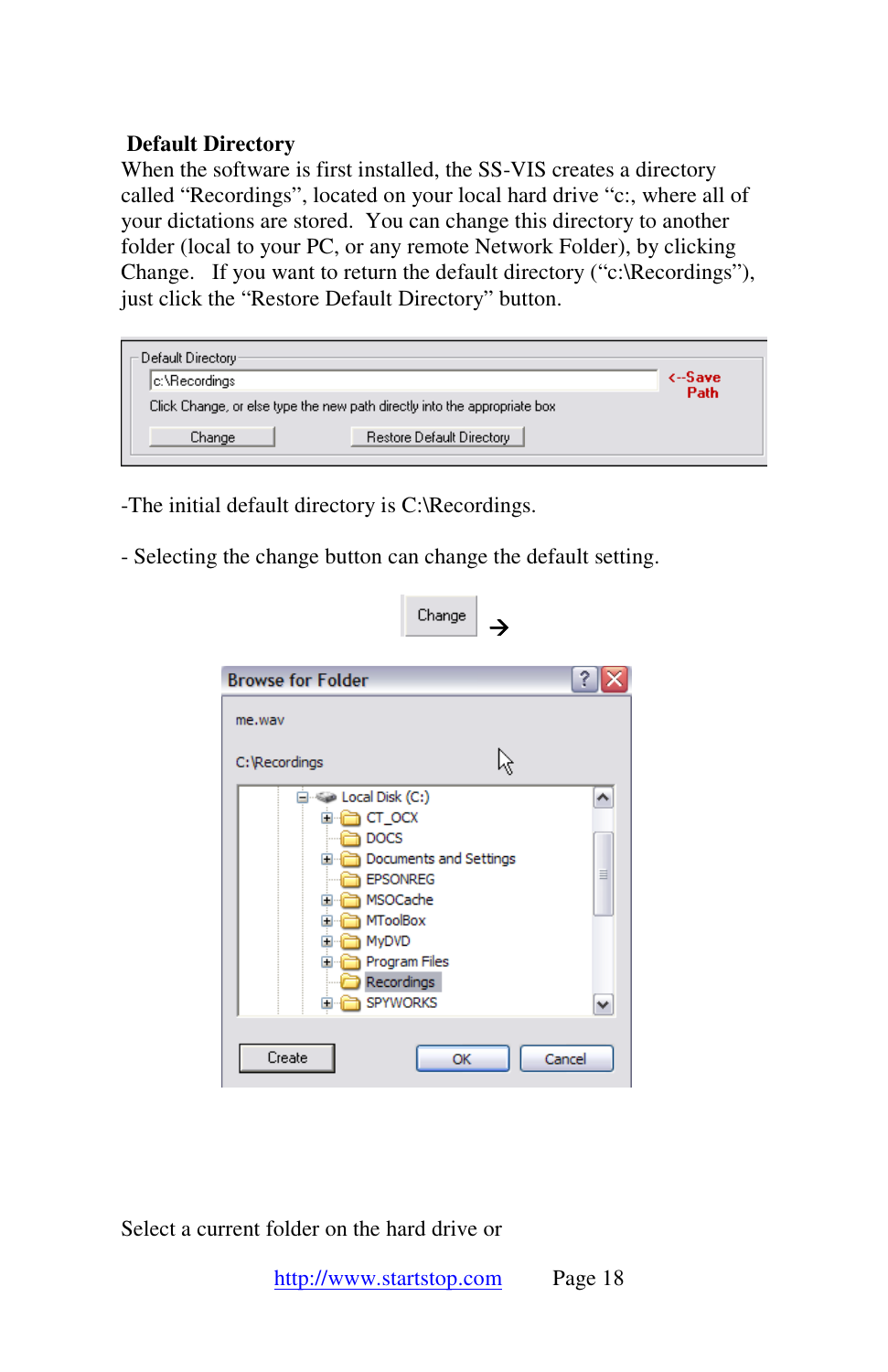| <b>Create Folder</b>             |        |
|----------------------------------|--------|
| Enter a name for your new folder | ок     |
|                                  | Cancel |
|                                  |        |
|                                  |        |

Enter in the new folders name and select OK. The folder will now be available to select for the default folder path.

To reset the default to its initial settings select the "Restore Default

Directory" button. Restore Default Directory

#### **-Default File Type**

Recordings are created in MP3 format, which works best for most users. However, you can select many other formats as your default recording format, such as WMA (Windows Media Audio), WAV, Truespeech™ WAV, VOX, or OGG. We recommend that only advanced users change these settings.

| ⊢Default File Type: |        |           |      |               |
|---------------------|--------|-----------|------|---------------|
|                     | Format | Frequency | Bits | Channel       |
| Normal Conditions   | lwav   | 44100     | 128  | <b>STEREO</b> |
|                     | Format | Frequency | Bits | Channel       |
| Other Conditions    | MP3    | 44100     | 128  | STEREO        |
|                     |        |           |      |               |

#### **-Default Naming Convention (for automatic file naming )**

Files can start with any alphanumeric characters you desire. Example "MY00003.MP3" , and the next file would be "MY00004.MP3" and so forth.

If you wanted the files to start with "John Smith" then type that into the Text box.

You can also select to have files sequentially numbered, or instead the file name can start with a Date-Time stamp that will be unique to each recording created. If selecting sequentially numbered files, you can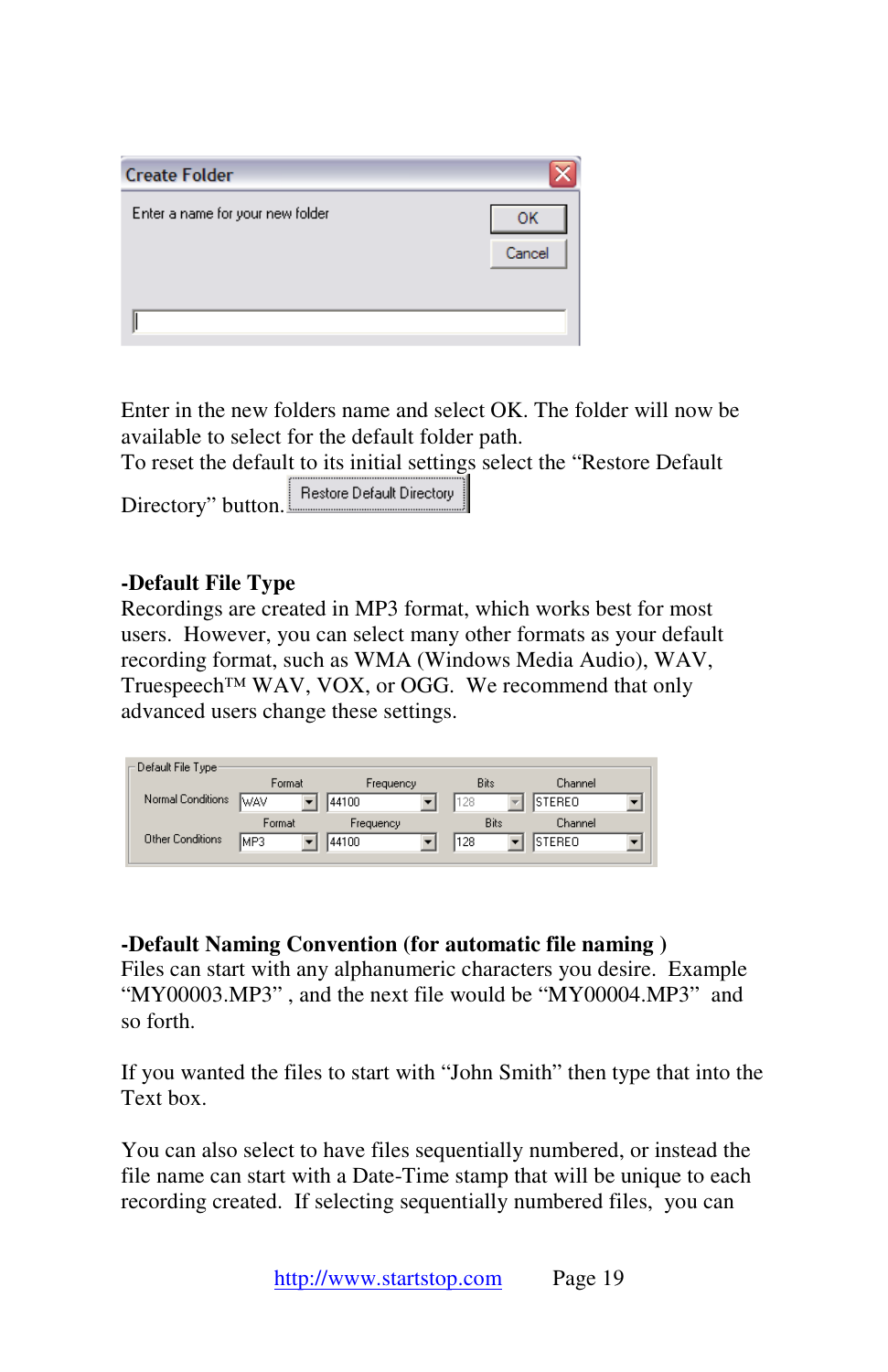choose how many digits each file name should have, and what you want the first number in the sequence to be.



The default naming convention is to add text "My" to the file with 5 number placeholders, starting with 00001. Example My00001. Date time stamp is the current time used as the file name.

Note: If no default is selected then a file dialog box will be displayed. The user will then enter a valid file name.

#### **-Volume Defaults**

You can decide, based on your preferences, how loud you want the playback to be (Playback volume) and how sensitive you want the microphone to be (Recording volume) by adjusting the appropriate slider.



The default volume control is valid with the program is first started. If the user changes the volume on the first screen, the next time the program is started it will default back to defaults.

#### **-External/Internal Microphone**

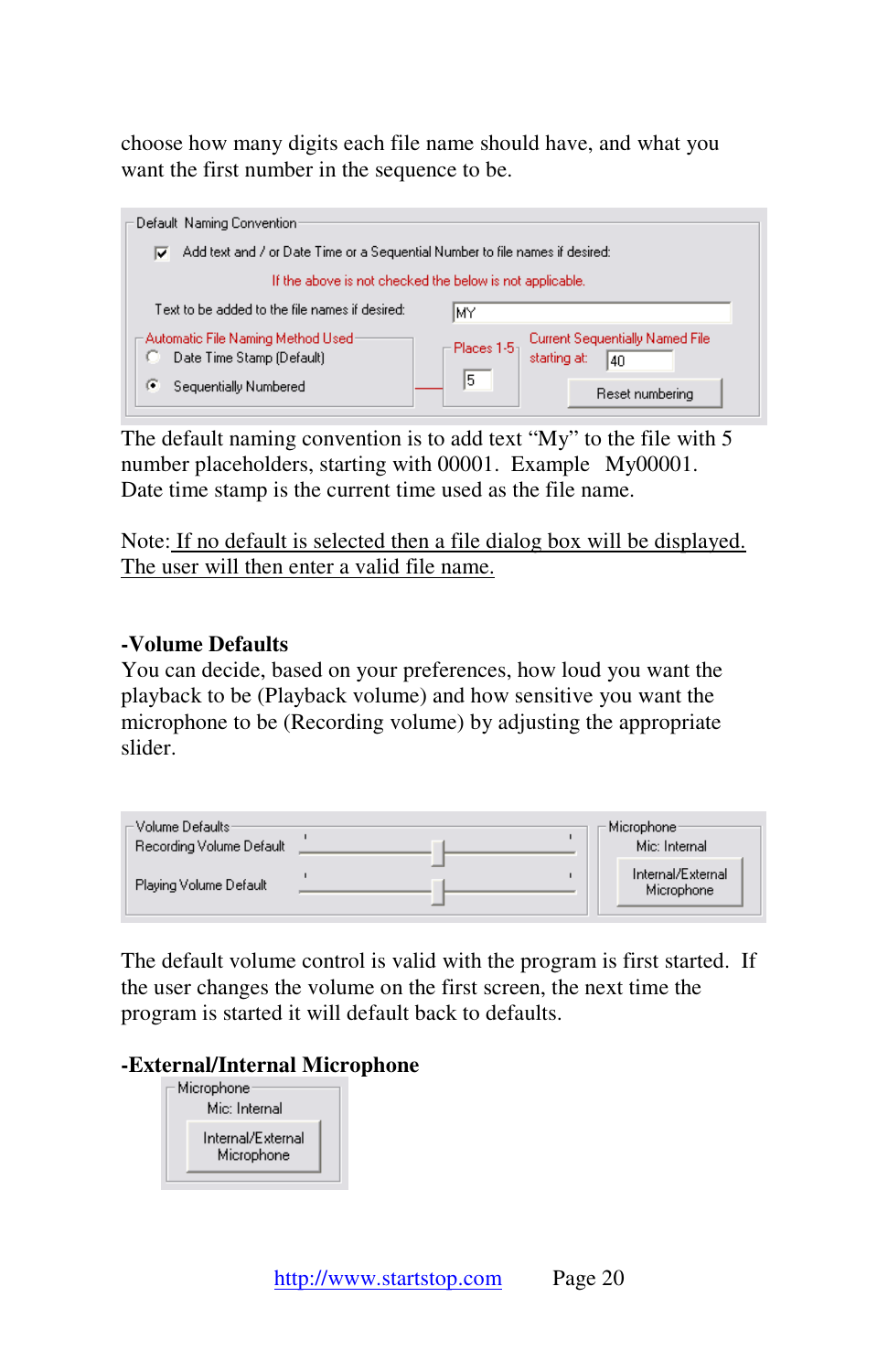This option allows the user to select the internal (handset) microphone, or the external microphone input, located on the back of the VIS base unit.

# **End of Letter (EOL)**

In addition to sending your recording to the Default directory, you can also optionally select up to two (2) additional paths or folders (local to your PC, or networked paths) where your recordings will be saved.

To select these optional Save locations, just check the box, and a dialog box will pop up, to prompt you to choose the optional location(s). Select or create new folder then select that folder.

Start Stop's special logic will optionally verbally prompt you when each dictation is stored on a remote drive or network folder. You will always know that your dictation arrived successfully.



Start Stop now has the power to optionally email or FTP your file as well as sending to the above destinations.

| Auto Send Email | Select Default from Available EMails |                        |
|-----------------|--------------------------------------|------------------------|
| Auto Send FTP   | Current Default Email                | marilynn@startstop.com |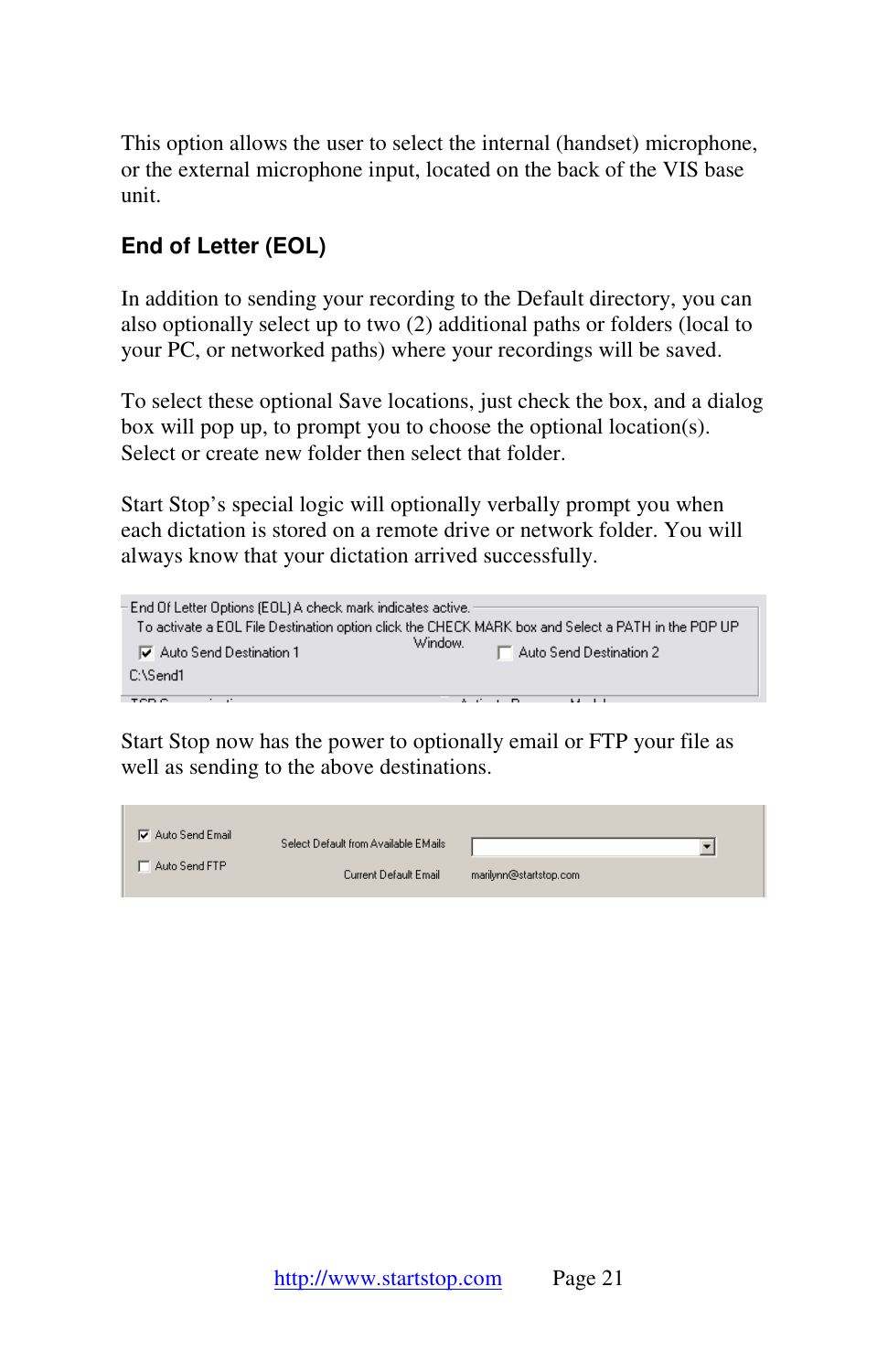### **Email Setup**

| <b>Email Setup</b>                       |                                    |
|------------------------------------------|------------------------------------|
| Exit About                               |                                    |
|                                          |                                    |
|                                          | POP3 Incoming /SMTP Outgoing Relay |
| <b>MAIL Server</b>                       |                                    |
| <b>POP Server</b><br>$\star$             |                                    |
|                                          | xxxx.startstop.com                 |
| User Name<br>$\star$                     | whoknows@startstop.com             |
| Password<br>*                            | ***********                        |
| <b>EMail Address</b><br>*                | xxxx@startstop.com                 |
| POP Port<br>$\pmb{\star}$<br>110         |                                    |
| POP Time Out<br>$\pmb{\star}$<br>60      |                                    |
| <b>Relay Server</b><br>*                 | xxxxl.startstop.com                |
| <b>Relay Port</b><br>$\pmb{\star}$<br>25 |                                    |
|                                          |                                    |
|                                          |                                    |
| <b>Save POP</b>                          |                                    |
|                                          | <b>Advanced Email Options</b>      |
|                                          |                                    |
| <b>Contact Setup</b>                     |                                    |
| <b>Available Emails</b>                  | xxx@startstop.com                  |
|                                          |                                    |
|                                          |                                    |
| Email Address *                          | xxx@startstop.com                  |
| <b>Encryption Key</b><br>*               |                                    |
| ssss                                     |                                    |
|                                          |                                    |
| <b>Delete Current Email</b>              | <b>Save Contact</b>                |
|                                          |                                    |
|                                          | Note: * indicates required field   |
|                                          |                                    |
|                                          | Exit                               |
|                                          |                                    |
|                                          |                                    |

#### **POP3/SMTP Setup**

Depending on your ISP (Internet Service Provider) determines if the information below needs to be entered.

- 1. POP Server Name = incoming mail server name your Network Administrator or ISP issued you.
- 2. User Name = the user name your Network Administrator or ISP issued you to sign on to the mail server.
- 3. Password = the password your Network Administrator or ISP issued you to sign on to the mail server.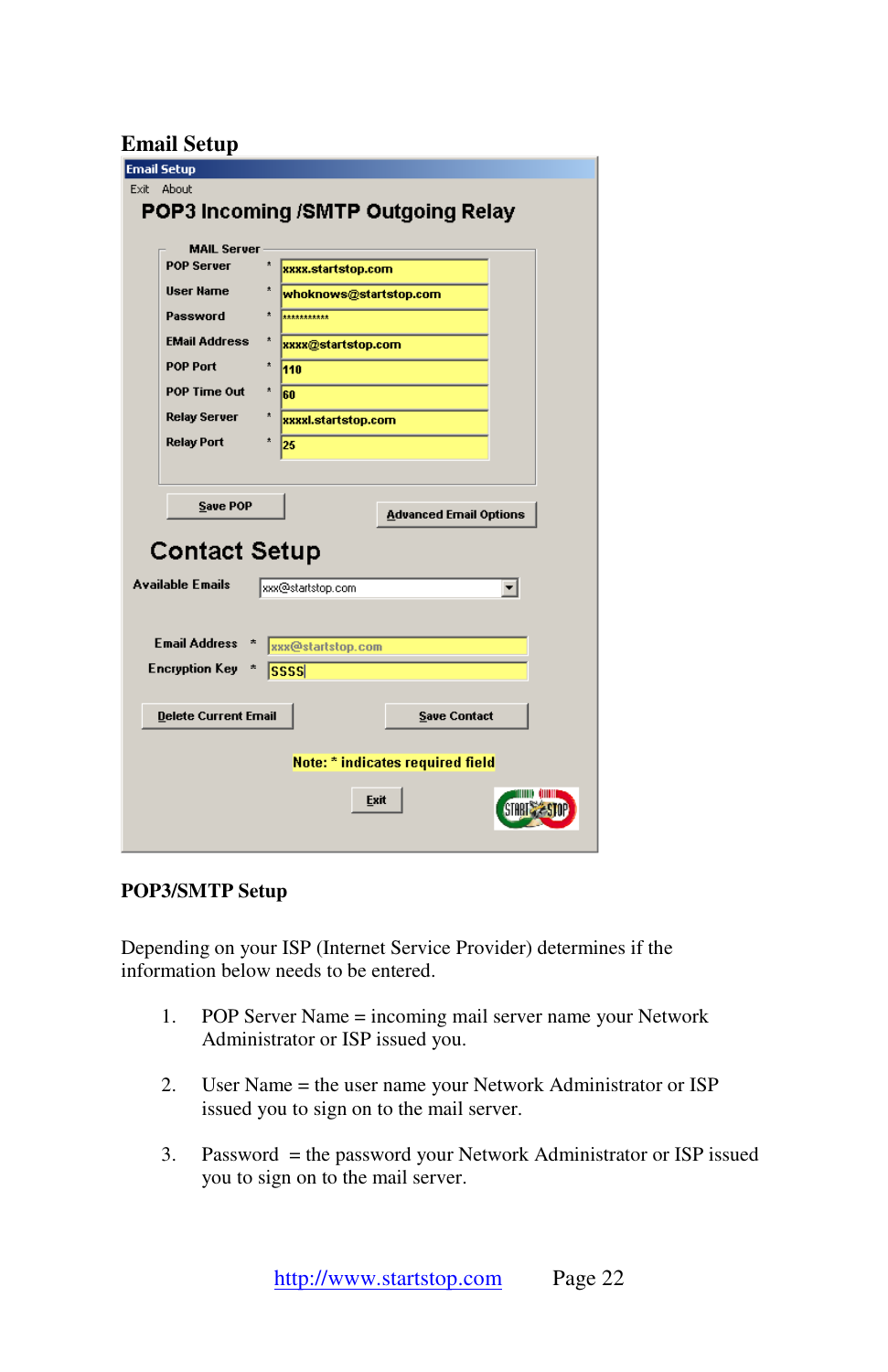- 4. Email Address = the email address your Network Administrator or ISP issued you to use for your email address.
- 5. POP Port = the pop port defined your Network Administrator or ISP. Normally this will be 110.
- 6. POP Time Out  $=$  this is how long before the POP Port stops trying to send a message. Normally this will be 60 seconds.
- 7. Relay Server = the relay server name your Network Administrator or ISP issued you to send email. Not all ISP's require this to send email. This may also be defined as "Outgoing Server"
- 8. Relay Port = the port your ISP gave your Network Administrator or your ISP issued you to send email through. Not all ISP's require this to send email.

#### **Advanced Email Options**

| <b>Email Setup Options</b>                                             |                                                                    |          |       |  |
|------------------------------------------------------------------------|--------------------------------------------------------------------|----------|-------|--|
|                                                                        | <b>Advanced Email Options</b>                                      |          |       |  |
|                                                                        | <b>Default Information is coming from POP Server / EMail Setup</b> |          |       |  |
| <b>Default Sender</b><br>Current E-mail Address whocares@startstop.com |                                                                    |          |       |  |
|                                                                        |                                                                    |          |       |  |
| <b>Encryption</b>                                                      |                                                                    |          |       |  |
| $\nabla$ Check to Encrypt Email                                        |                                                                    |          |       |  |
| <b>Default Incoming Mail Server POP3</b>                               |                                                                    |          |       |  |
|                                                                        |                                                                    |          |       |  |
| xxx.startstop.com<br>Server                                            |                                                                    | Port:    | 110   |  |
| User Name whocares@startstop.com                                       |                                                                    | Timeout: | 60    |  |
|                                                                        |                                                                    |          |       |  |
| Default Outgoing SMTP Server                                           |                                                                    |          |       |  |
| $\nabla$ Check for Server Authentication                               |                                                                    |          |       |  |
| F Send all messages directly to the recipient                          |                                                                    |          |       |  |
| C Send all messages through the specified relay server                 |                                                                    |          |       |  |
| <b>Current Relay Server:</b> xxxx.startstop.com                        |                                                                    |          |       |  |
| <b>Current Relay Port:</b>                                             | 25                                                                 |          |       |  |
|                                                                        |                                                                    |          |       |  |
|                                                                        |                                                                    |          |       |  |
|                                                                        | <b>OK</b>                                                          |          | Apply |  |
|                                                                        |                                                                    |          |       |  |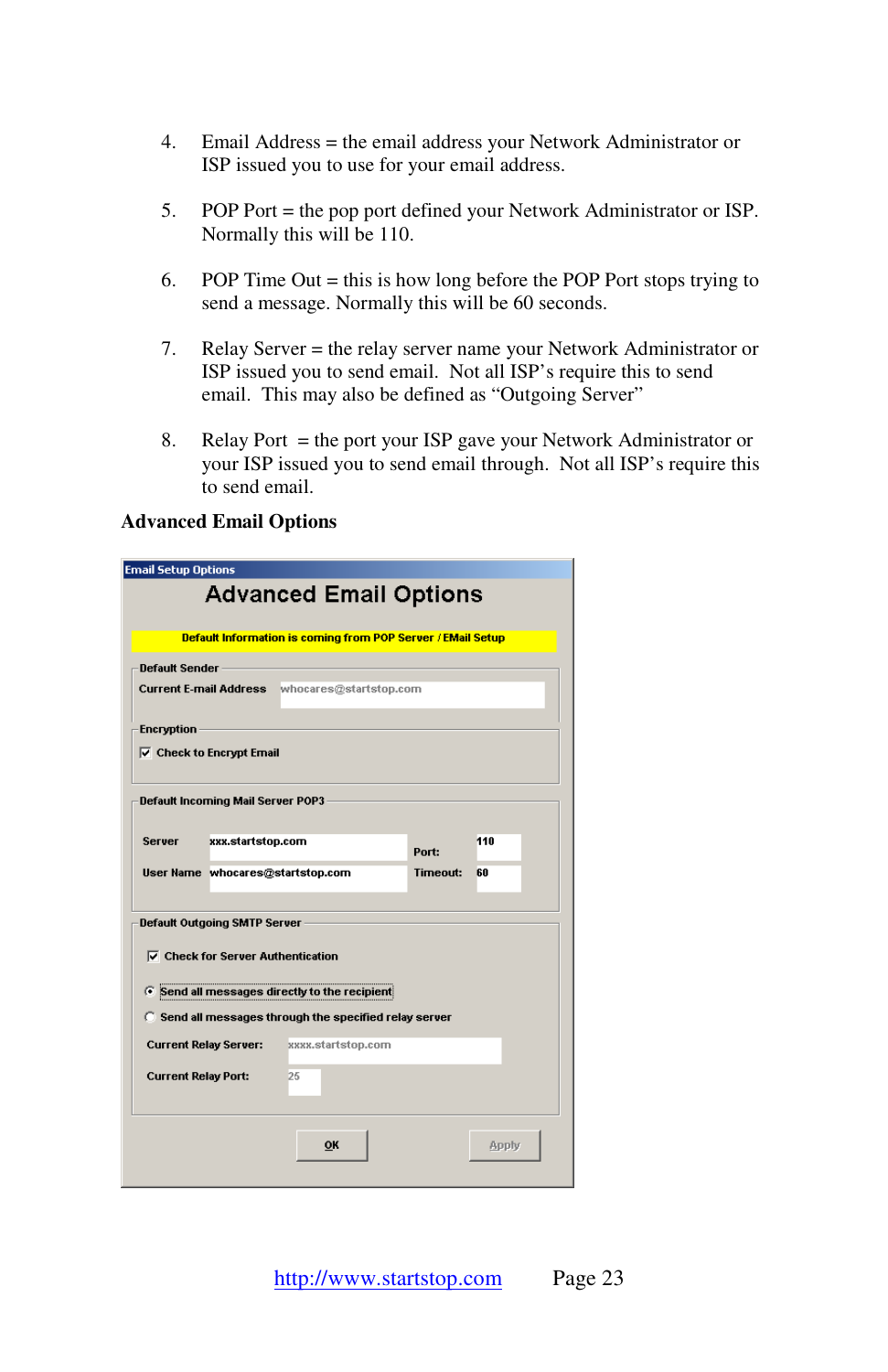## **Default Outgoing SMTP Server Options.**

#### **Email Server Authentication**

Some email servers require authentication. To ensure delivery of a message, it is best to contact your Network Administrator or your ISP to see if the server requires authentication.

Information must be entered in the POP Server/SMTP setup before information is displayed on this screen.

#### **By check marking this entry, all email sent will be authenticated by the server.**

#### **Send Email Directly or Through the Relay Server**

Some ISP's or email servers will allow messages to be sent to the recipient without going through the server. If the email servers require authentication, then the email must be sent through the relay server. To ensure delivery of a message, it is best to contact your Network Administrator or your ISP to see if the server requires authentication.

Information must be entered in the POP Server/SMTP setup before information is displayed on this screen.

| <b>MAIL Server</b>   |         |                        |
|----------------------|---------|------------------------|
| <b>POP Server</b>    | $\star$ | xxx.startstop.com      |
| <b>User Name</b>     | $\star$ | whocares@startstop.com |
| Password             | $\star$ | ***********            |
| <b>EMail Address</b> | $\star$ | whocares@startstop.com |
| <b>POP Port</b>      | $\star$ | 110                    |
| POP Time Out         | ×.      | 60                     |
| <b>Relay Server</b>  | $\star$ | xxxx.startstop.com     |
| <b>Relay Port</b>    | $\star$ | 25                     |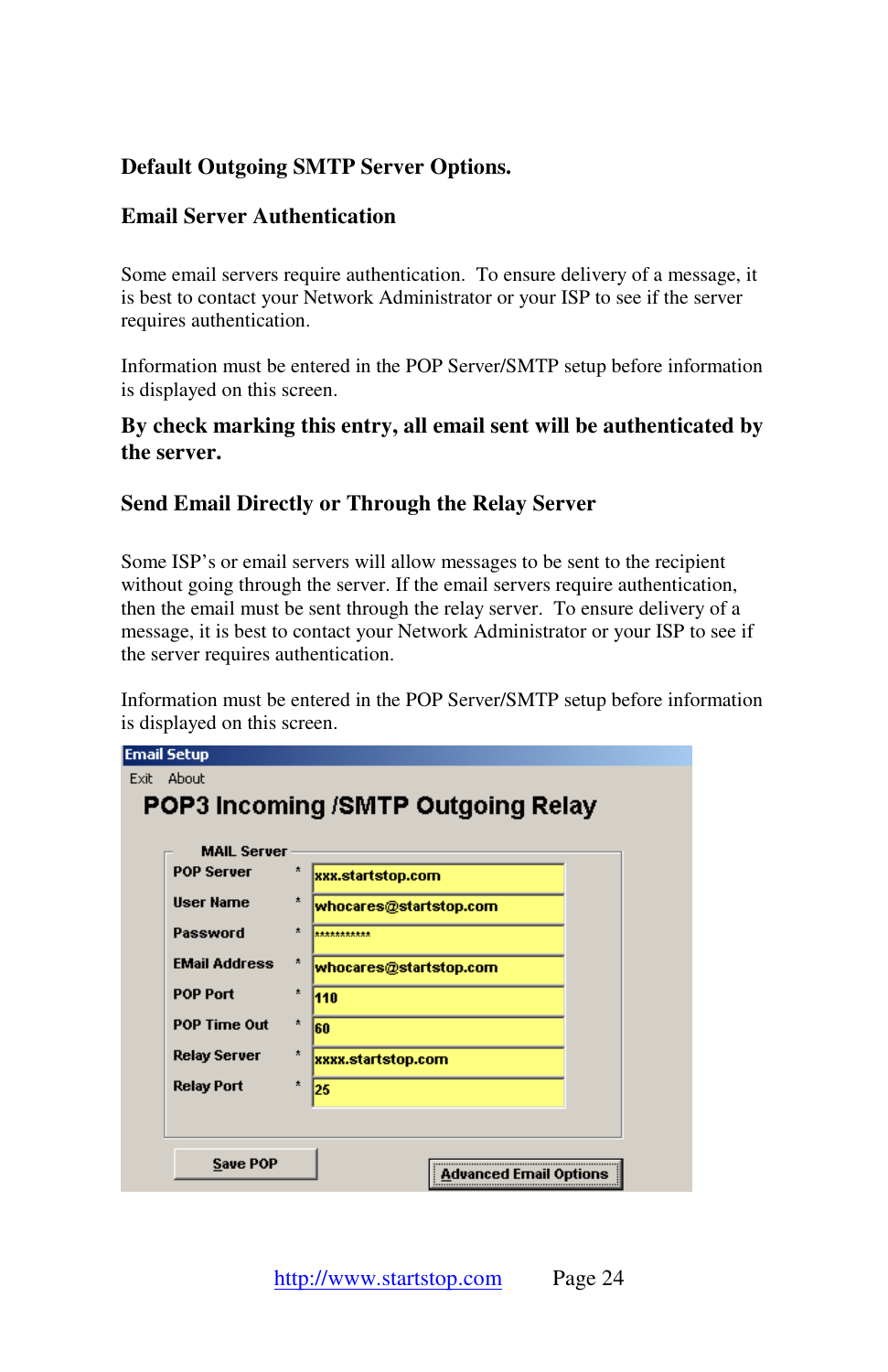#### **Contact Setup**

| <b>Contact Setup</b>        |                             |                     |  |
|-----------------------------|-----------------------------|---------------------|--|
| <b>Available Emails</b>     |                             |                     |  |
|                             |                             |                     |  |
| <b>Email Address</b>        | <b>Enter Email Address</b>  |                     |  |
| <b>Encryption Key</b>       | <b>Enter Encryption Key</b> |                     |  |
| <b>Delete Current Email</b> |                             | <b>Save Contact</b> |  |

Use the drop down arrow in the "Available Emails" box to select an email. If the email you are looking for is not available then just simply enter the new email address in the box. The Email Address will automatically be displayed in the Email Address box. When finished keying in the email box, hit enter. You are now ready to enter in an encryption key. The encryption key will always be in capital letters. It would be a good idea to copy paste the encryption key into your favorite word processor document. This way you could just email the document to the person whom is going to need it to decrypt the file.

After entering in your available emails hit the save contact button and c close the form.

Now you can select the default email to use when sending files via email on the defaults form. Use the drop down arrow on the box "Select Default from available emails". Only one email can be active at a time.

| Select Default from Available EMails |                        |
|--------------------------------------|------------------------|
| Current Default Email                | marilynn@startstop.com |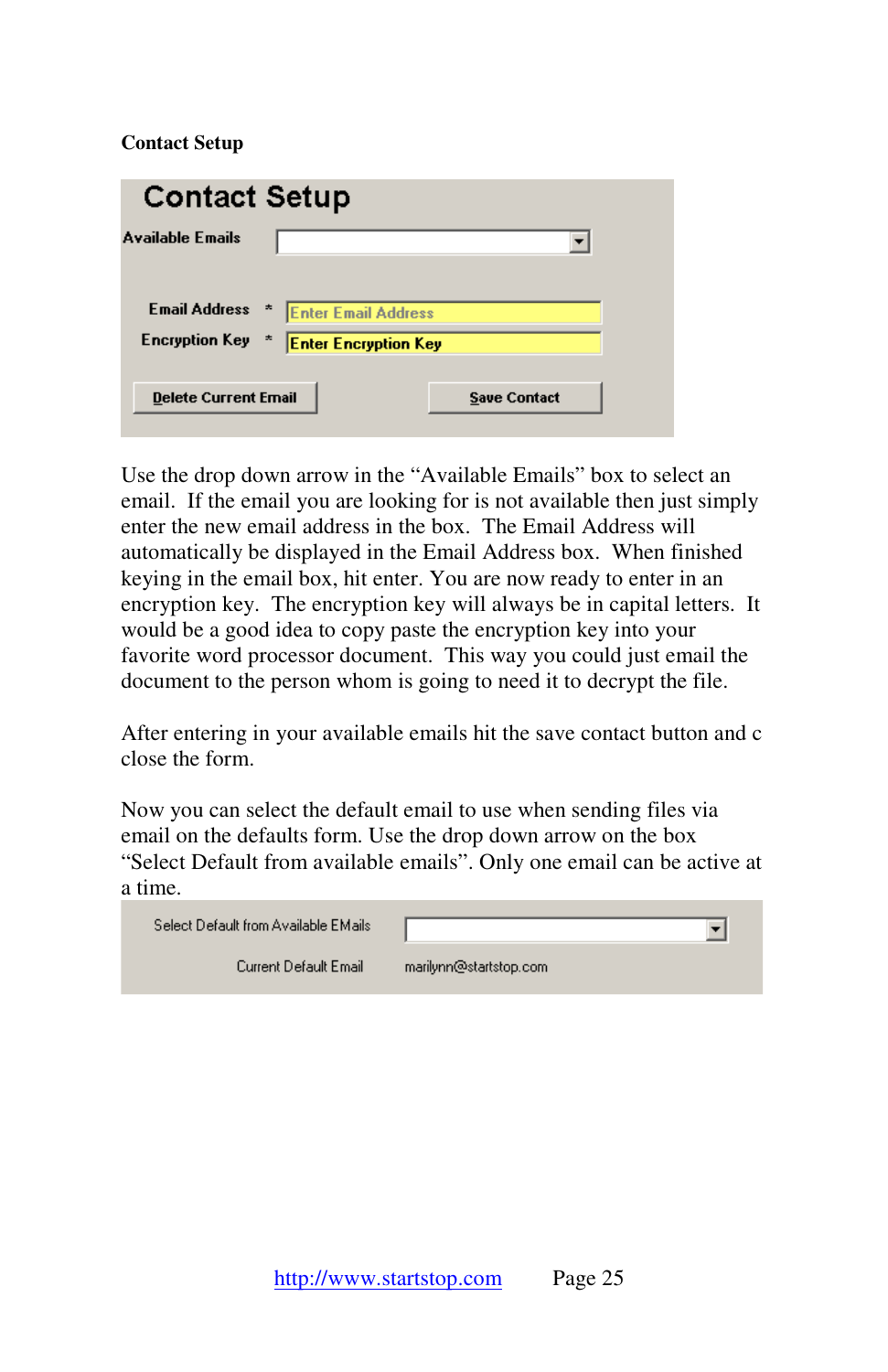#### **Auto Send FTP**

| <b>Available FTP Sites</b>    |                                                                                                                                            | <b>FTP Setup</b> |
|-------------------------------|--------------------------------------------------------------------------------------------------------------------------------------------|------------------|
|                               |                                                                                                                                            |                  |
|                               | ** FTP Server Example 123.456.789,777 or<br>ftp.domain.com                                                                                 | <b>SAVE</b>      |
| <b>Connection Information</b> |                                                                                                                                            |                  |
| <b>FTP Server</b>             | **                                                                                                                                         | <b>EXIT</b>      |
| <b>FTP Port</b>               | $\pmb{\star}$                                                                                                                              |                  |
| <b>Description</b>            |                                                                                                                                            |                  |
| <b>User Name</b>              | $\pmb{\star}$                                                                                                                              | Delete           |
| Password                      | $\star$                                                                                                                                    |                  |
| <b>Encryption</b>             | $\Box$ Check to Encrypt files uploaded to this FTP site.                                                                                   |                  |
|                               | <b>Upload From Local Machine tto FTP Path</b>                                                                                              |                  |
| <b>Remote Path</b>            | $\star$                                                                                                                                    |                  |
|                               |                                                                                                                                            |                  |
| <b>File Specification</b>     |                                                                                                                                            |                  |
| <b>Default FTP Site</b>       |                                                                                                                                            |                  |
|                               | $\Box$ Checking this option will make this the default FTP site.                                                                           |                  |
| be over written.              | CAUTION: Only one FTP site can be the default. By checking this<br>option this FTP site will become the default and prior information will |                  |

Use the drop down arrow in the "Available FTP Sites" box to select an FTP site. If the FTP site you are looking for is not available then just simply enter the new IP address or the FTP address to create a new FTP site. The IP or FTP address will automatically be displayed in the FTP Server box. When finished keying in the IP or ftp address, hit enter. You are now ready to enter other needed information.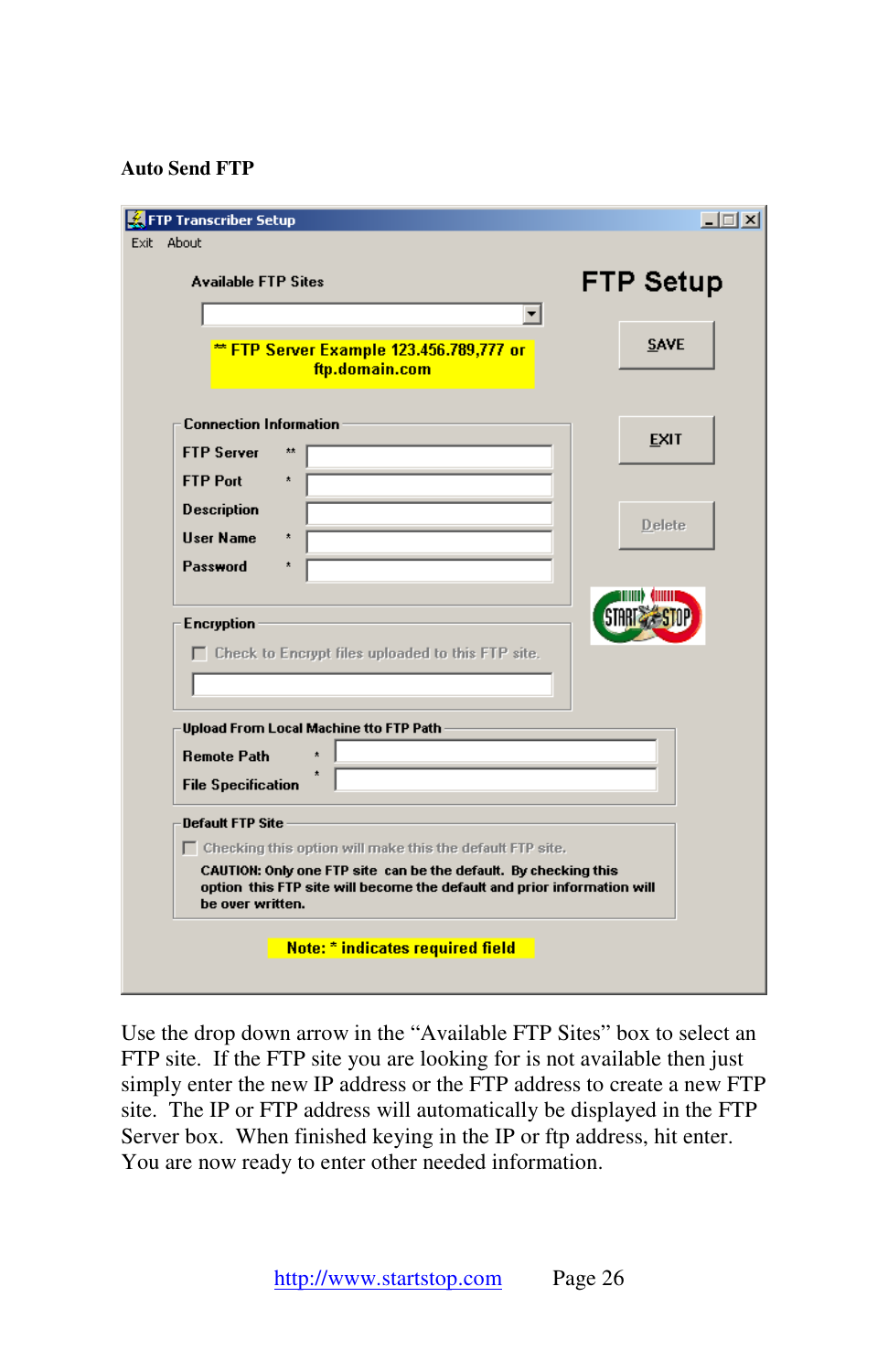- 1. FTP Server: Entered in from the drop down box. To connect to an FTP server you will need the name of the server or the IP address. An FTP Server example would be 123.456.789,777 or **ftp.domain.com**
- 2. FTP Description: FTP description is not a required field. It is not needed to connect to an FTP Server. You may enter your own description.
- 3. FTP User Name: An FTP User name is the name your FTP Administrator issued you to sign on to the FTP Server.
- 4. FTP Password: An FTP Password is the password your FTP Administrator issued you to sign on to.
- 5. Encryption Key: The encryption key will always be in capital letters. It would be a good idea to copy paste the encryption key into your favorite word processor document. This way you could just email the document to the person whom is going to need it to decrypt the file.
- 6. FTP Upload Remote Path: This is the path on the FTP Server. Normally the default is "/".
- 7. FTP Upload File Specification: The file specification is a filter showing only the files on your hard that match this filter. The default filter that shows all files is "\*.\*. Another example would be "\*.enc". This filter would show all files that end with .enc and only those files.
- 8. To Select the default FTP site please use the check mark in the box Default FTP Site. Only one FTP site can be the default at a time.

#### **Hit the save button or exit (exit will not save information)**

#### **TCP Communications**

Advanced Users Only – Built in TCP Client for sending custom message strings for each of the 8 console buttons, plus EOL button. Leave the "Activate" button unchecked.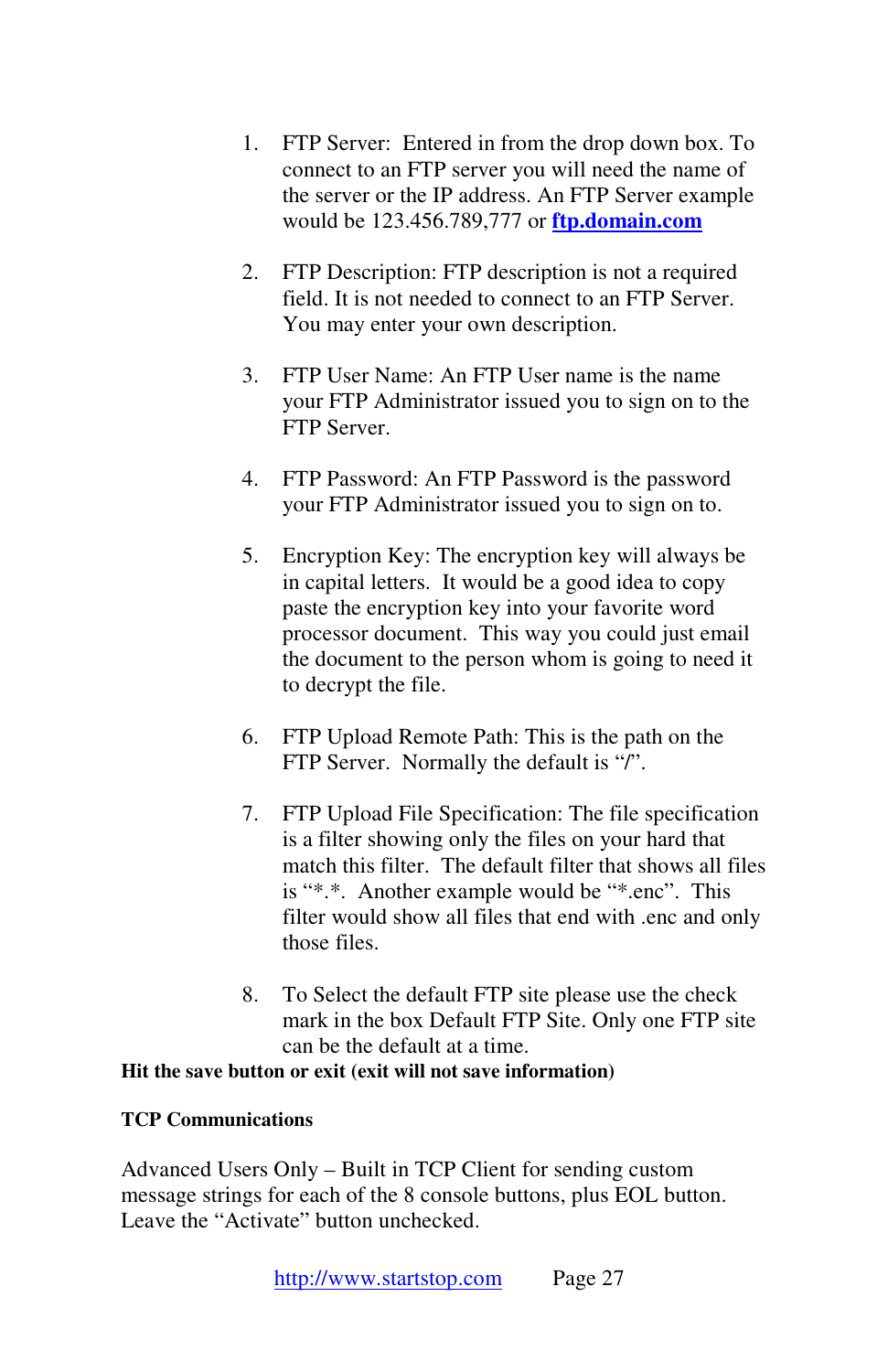| $\mathsf{T} \sqsubset \mathsf{TCP}$ Communications -<br>Activate | Host IP          | Configure 8 buttons on VIS to send messages via TCP in place of<br>the Standard 8 button configuration. |
|------------------------------------------------------------------|------------------|---------------------------------------------------------------------------------------------------------|
|                                                                  | <b>Host Port</b> |                                                                                                         |

If the user has Host IP software to communicate, then there is the opportunity to send a file or a message to this location.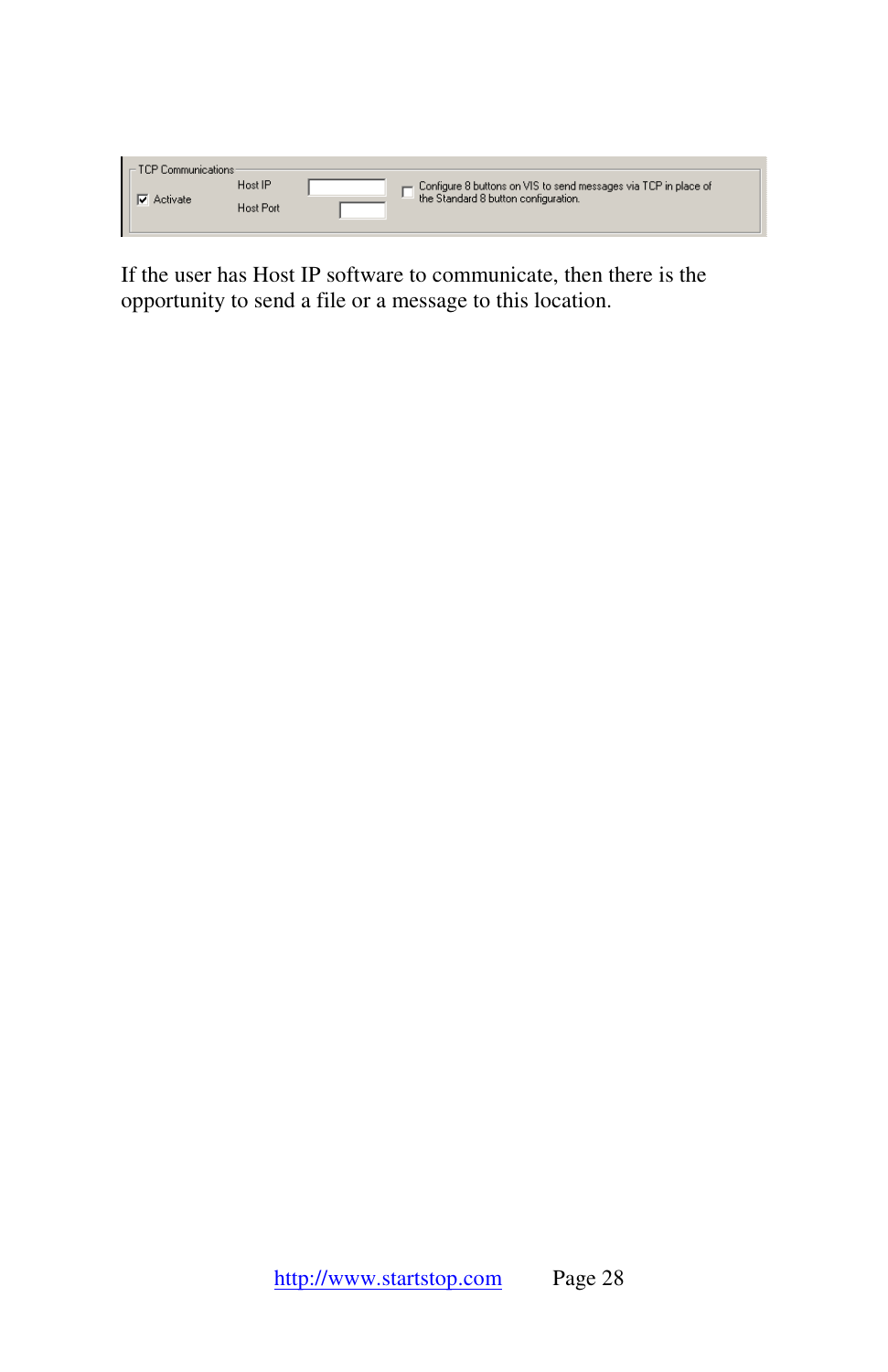#### **Activate Recovery Module**

Checking this box enables Automatic Recovery of files that are "terminated" due to a computer crash, user error, forgetting to save the file then turning off the computer, computer power loss, etc. Its operation is similar to Microsoft Word™ where it will attempt to recover files the next time you use the program, if an illegal shutdown or other unusual problem had occurred during a previous session. Detailed description of the operation of the Recovery Module is covered elsewhere in this manual.

```
Activate Recovery Module
F Check Mark To Activate Recovery Module
```
A check mark indicates that the recovery module is active.

#### **Default "Overwrite File"**

You can choose to enable or surpress Overwrite Existing File warning messages. If this option is checked mark and a file exists there is no second chance.. The file will be overwritten with no other warnings. THIS OPTION SHOULD BE LOOKED AT CAREFULLY.



**▽** Check Mark To Activate Automatic File Deletion

If this item is checked marked the files in the file path designated by the "File", "Delete Files" menu options

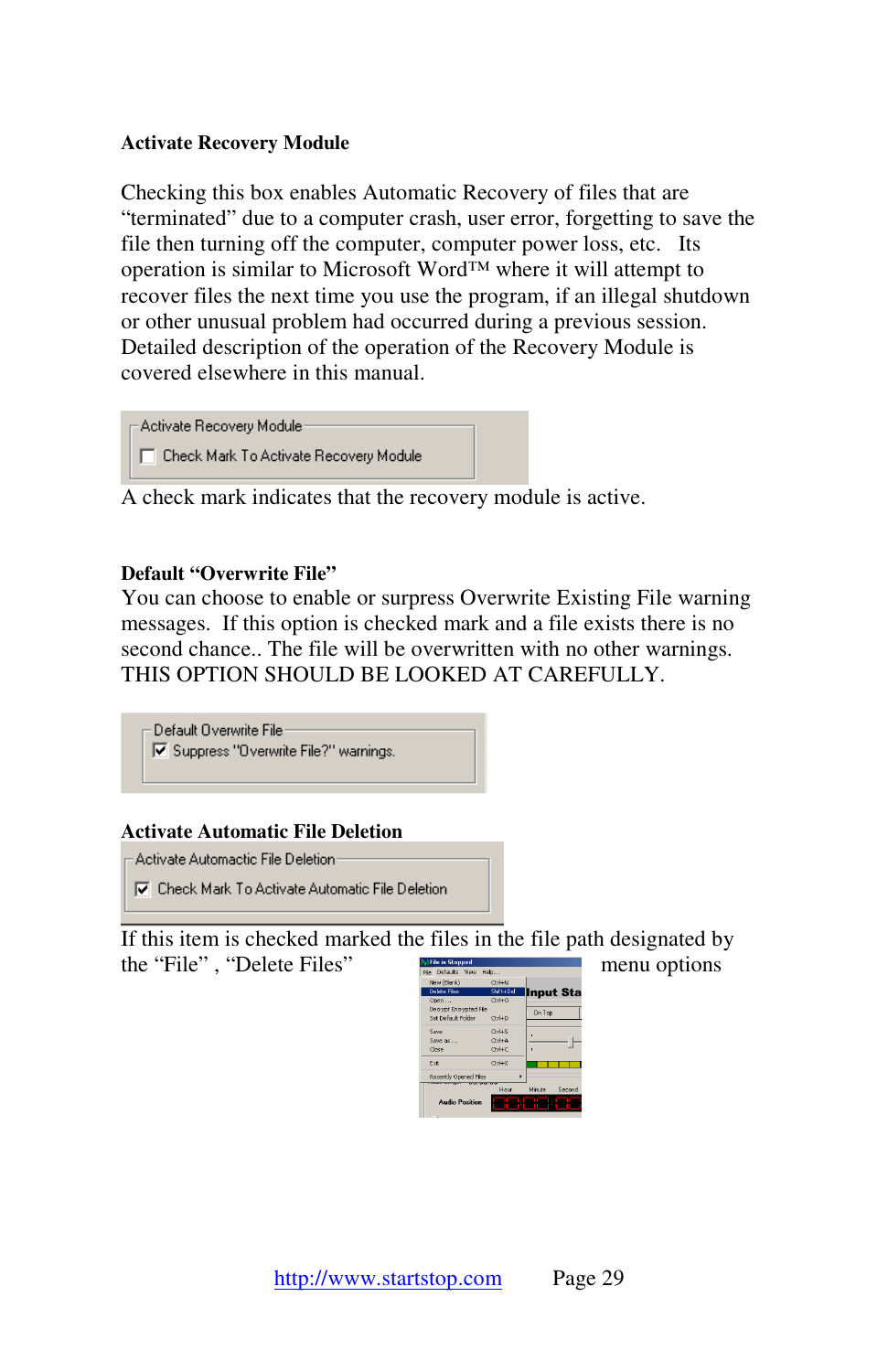| <b>Delete Configuration</b>                                                             | $\times$                   |
|-----------------------------------------------------------------------------------------|----------------------------|
| Source Directory-                                                                       |                            |
| c:\Recordings                                                                           | <-Save<br>Path             |
| Click Change, or else type the new path directly into the appropriate box               |                            |
| Restore Default Directory<br>Change                                                     |                            |
| Equal TO and LESS Than will be DELETED-                                                 | -------------------------- |
| $\rightarrow$<br><b>June 2005</b>                                                       | OK<br>:                    |
| Sun Mon Tue Wed Thu<br>Sat<br>Fri.                                                      |                            |
| 3<br>30<br>2<br>4<br>29<br>31<br>9<br>5<br>6<br>7<br>8<br>10<br>11                      |                            |
| Enter Number of Days<br>10<br>12<br>13<br>15<br>16<br>18<br>14<br>17                    |                            |
| 19<br>20<br>21<br>22<br>25<br>23<br>24                                                  |                            |
| 26.<br>27<br>28<br>- 29<br>30<br>2<br>$\overline{1}$<br>5<br>6<br>7<br>9<br>3<br>8<br>4 | Cancel                     |
| Today: 7/4/2005                                                                         |                            |
|                                                                                         |                            |
|                                                                                         |                            |
| <b>RUN</b>                                                                              |                            |
|                                                                                         |                            |

By entering the number of days to then the files equal to or less than will be deleted. This can be ran manually or can be set to run automatically.

## **Overwrite Auto at Current Position Option**

Overwrite Audio at Current Position Option T Check Mark To Activate Overwrite to End of Recording.

By check marking this option the overwrite function will behave differently.

**Overwrite (Uncheck marked)** capabilities on a file being recorded or a pre-recorded file is overwrite from current position the amount of time currently recording leaving any previously remaining recording, if current recording does not exceed previous recording. i.e. Before: The rain in Spain falls mainly **in** the plain. (Overwriting the word "in"). After: The rain in Spain falls mainly **on** the plain. (As long as "in" and "on" have the same recording time)

**Overwrite (Check marked)** capabilities on a file being recorded or a pre-recorded file is overwriting from current position causing any previous recording from the current position to be erased. i.e. Before: The rain in Spain falls mainly on the plain. (The current position is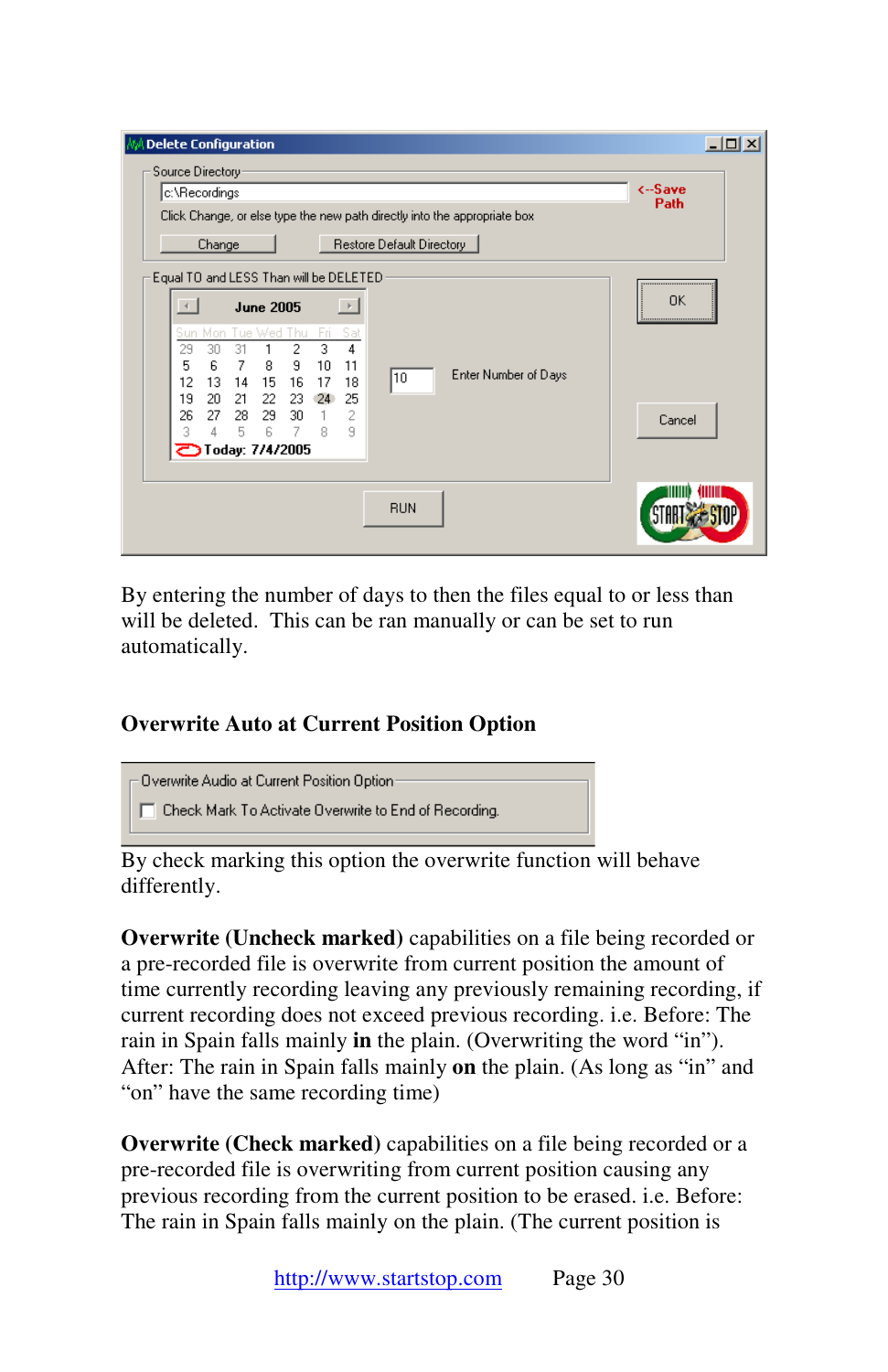between "falls" and "mainly"). After: The rain in Spain falls **in Europe.** 

**Automatic rewind Overwrite/Insert Audio at Current position option** 

| Activate Recovery Module                                                               | – Dofault Duranten Film          |
|----------------------------------------------------------------------------------------|----------------------------------|
| <b>Start Stop VIS Digital Recorder System</b>                                          | X e File?" warnings.             |
| Check Mark To Acti                                                                     |                                  |
| WARNING: This options will automatically Insert or Overwrite your audio file           |                                  |
| when you rewind to a position after the beginning and before the end                   |                                  |
| Activate Automactic File<br>and the user selects RECORDIII                             |                                  |
| <b>▽</b> Check Mark To Acti                                                            | Ind of Recording.                |
| OK                                                                                     |                                  |
|                                                                                        |                                  |
| AutoMatic Rewind Overwrite/Insert Audio at Current Position Uption                     |                                  |
| To Check Mark To Activate AutoMatic Rewind Overwrite/Insert Audio at Current Position. | C. Auto Dverwrite<br>Auto Insert |
|                                                                                        |                                  |

This warning is very valuable at this time. If you rewind and this option is check marked your audio files will be in the position to insert or overwrite depending on which option below is selected.

- AutoMatic Rewind Overwrite/Insert Audio at Current Position Option-C Auto Overwrite Check Mark To Activate AutoMatic Rewind Overwrite/Insert Audio at Current Position. C Auto Insert

Please use this option with care.

## **Defaults "Save File In Progress Options" Menu Options**

This option turns on or off the saving of a file while a recording is in progress, with time intervals.

| Save File In Progress Options                                 |                                                                                                                      |  |
|---------------------------------------------------------------|----------------------------------------------------------------------------------------------------------------------|--|
| Please Select an<br>Option For Saving a<br>While Recording is | o<br>Every 15 Seconds<br>o<br>Every 30 Seconds<br>c<br>Every 45 Seconds<br>c<br>Every 60 Seconds<br>G.<br>NOT AT ALL |  |
|                                                               | Exit<br>                                                                                                             |  |

#### **Add decryption keys.**

This option is used to enter encryption keys from files sent to the user by Start Stop Universal, Start Stop Transport or another location of Start Stop VIS Digital Recorder.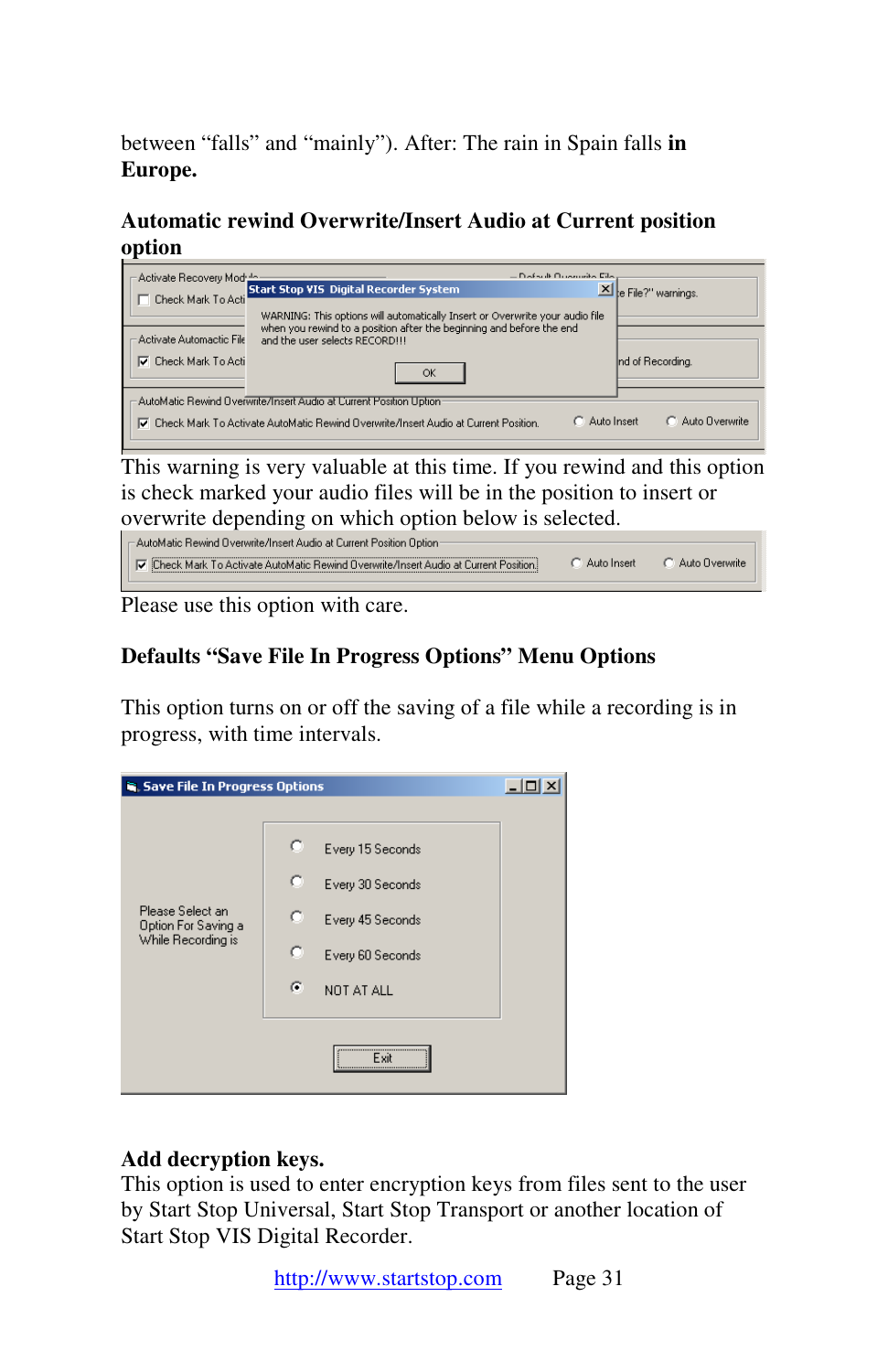| <b>S</b> , Transcriber Information Setup |                                                         |  |
|------------------------------------------|---------------------------------------------------------|--|
| <b>Decryption Passwords</b>              |                                                         |  |
|                                          |                                                         |  |
| <b>Available Names</b>                   |                                                         |  |
| <b>Name</b>                              | Enter Name                                              |  |
| <b>Encryption Key</b><br>木               |                                                         |  |
| <b>Enter Encryption Key</b>              |                                                         |  |
| Note: * indicates required field         | Exit<br>Save<br><b>Check to Delete Current Key</b><br>п |  |

You may enter in as many encryption keys as you like. Then you can manually decrypt a file using the file

| <b>MAFile is Stopped</b> |           |                  |
|--------------------------|-----------|------------------|
| File Defaults View       | Help      |                  |
| New (Blank)              | Ctrl+N    |                  |
| Delete Files             | Shift+Del | Input Stati      |
| Open                     | Ctrl+O    |                  |
| Decrypt Encrypted File   |           | File<br>On Top   |
| Set Default Folder       | Ctrl+D    |                  |
| Save                     | Ctrl+S    |                  |
| Save as                  | Ctrl+A    | п                |
| Close                    | Ctrl+C    | п                |
|                          |           |                  |
| Exit                     | Ctrl+X    |                  |
| Recently Opened Files    |           |                  |
| <u>vv.vv.vv</u>          | Hour      | Second<br>Minute |
|                          |           |                  |
| <b>Audio Position</b>    |           |                  |
|                          |           |                  |

menu option from the main screen.

Decrypt Encrypted file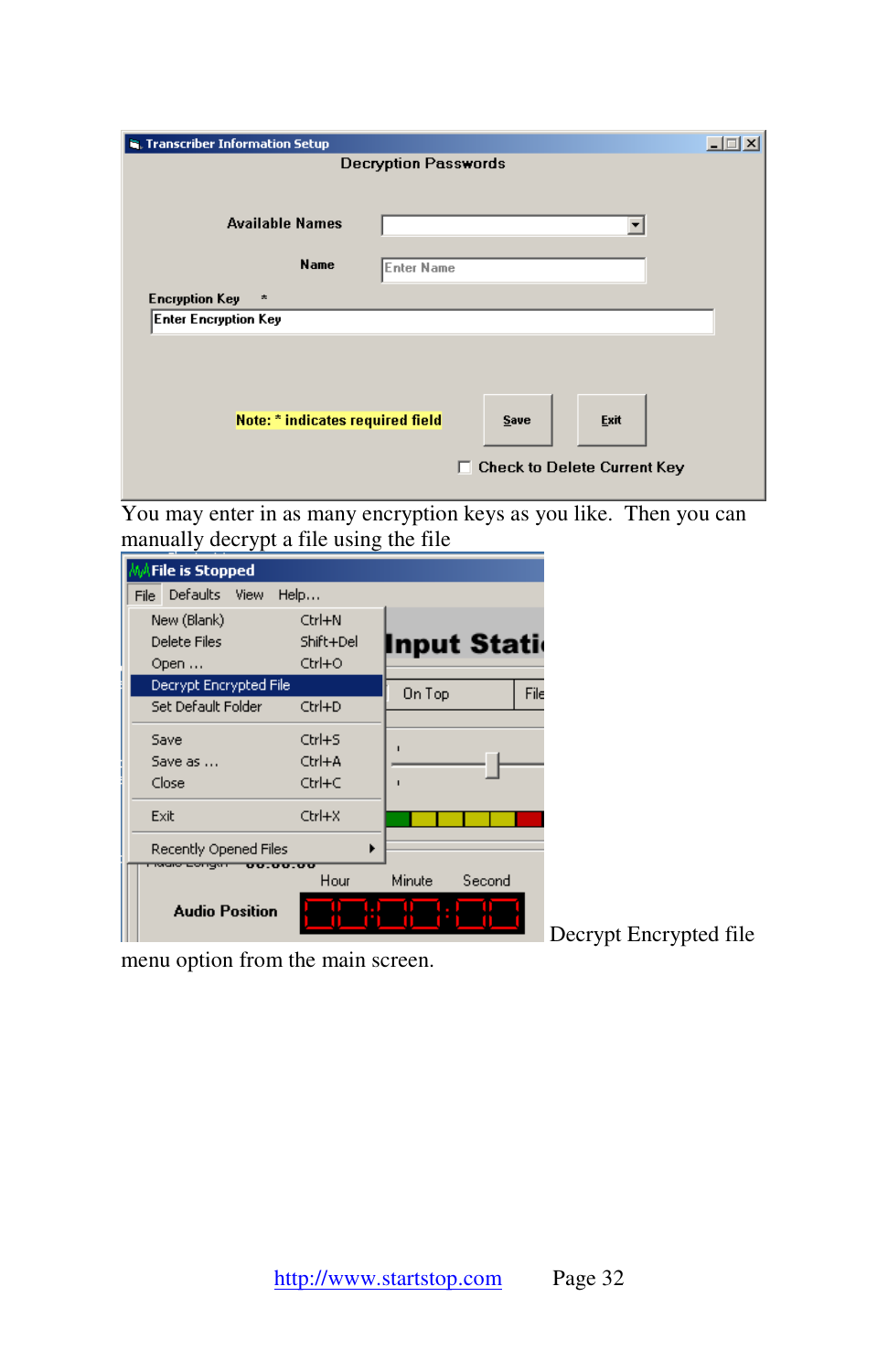| Manually Decrypt Files   |                                                 | $  \blacksquare$ $\times$ |
|--------------------------|-------------------------------------------------|---------------------------|
| L <sup>+</sup> Exit Help |                                                 |                           |
|                          | <b>Manually Decrypt Saved Files</b>             |                           |
| <b>Available Names</b>   |                                                 |                           |
| First:                   | Enter Encryption Key or Use Drop Down Box Above |                           |
|                          |                                                 |                           |
|                          |                                                 |                           |
| Second:                  | Click to Manually Decrypt File                  |                           |

Use the drop down "Available Names" box to select a name entered in by the above procedure or just key in the encryption key. Then Click the button labeled second to select and decrypt the file.

## **Defaults "Reset Defaults" Menu Options**

This option is used to reset options that have been changed in a session back to the original settings.

## **View "Thin Interface" Menu Options**

#### **This option changes the face of Transcription Express to a "Thin" face.**

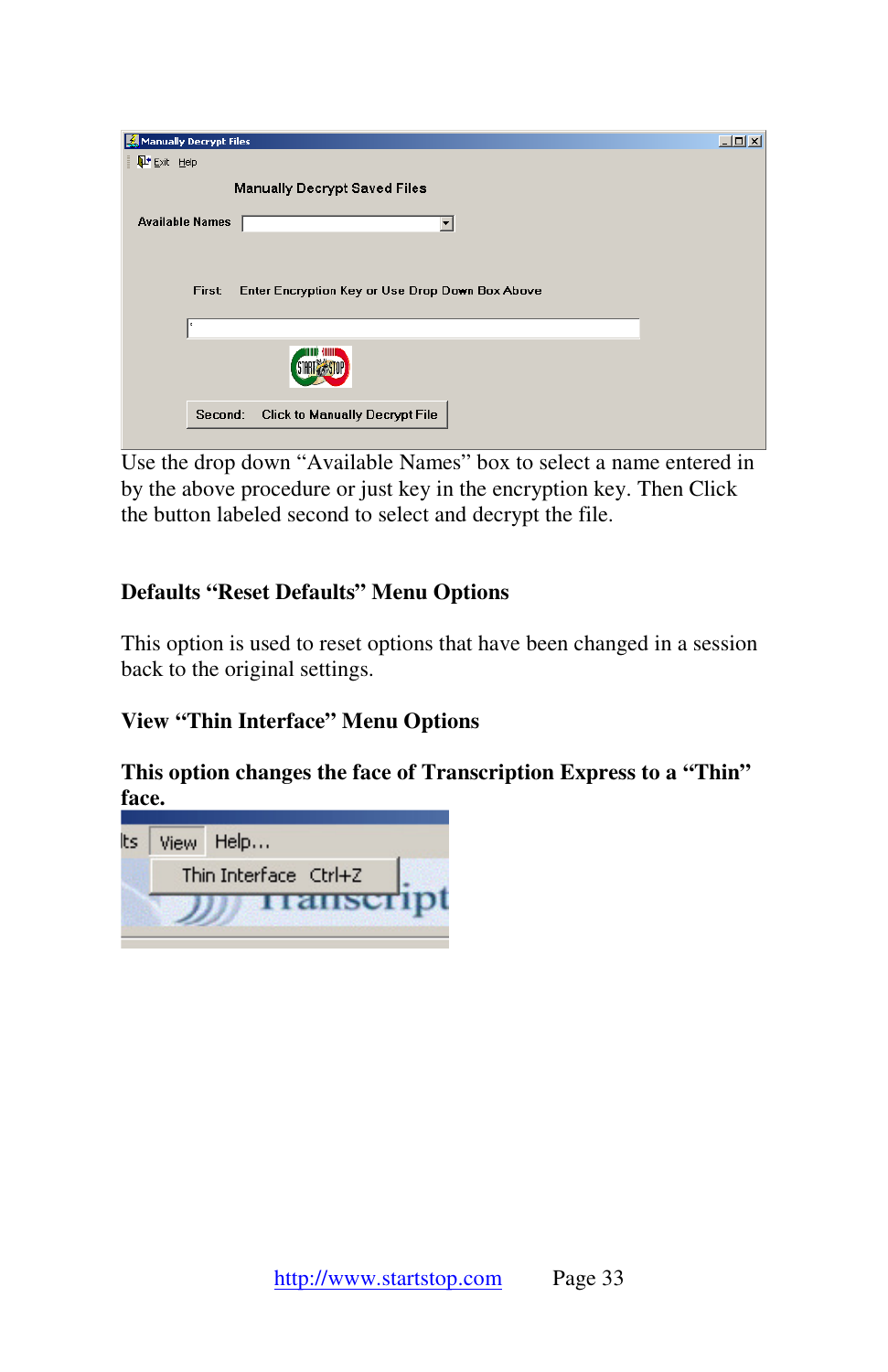#### **DELETE FILES AFTER "N" NUMBER OF DAYS**

| Wheelete Configuration                                                                                      | $ \Box$ $\times$ |
|-------------------------------------------------------------------------------------------------------------|------------------|
| Source Directory-<br>c:\Recordings                                                                          | <-Save<br>Res    |
| Click Change, or else type the new path directly into the appropriate box                                   | Path             |
| Change                                                                                                      |                  |
| Equal TO and LESS Than will be DELETED:                                                                     |                  |
| $\rightarrow$<br><b>April 2005</b>                                                                          | 0K               |
| Mon Tue Wed Thu<br>- Fri<br>Sat<br>Sun.<br>$\overline{c}$<br>27<br>31<br>28<br>29<br>30                     |                  |
| 9<br>7<br>6<br>4<br>5<br>8<br>3<br>Enter Number of Days<br>10<br>11<br>12<br>13<br><b>උඩ</b> 15<br>16<br>10 |                  |
| 17<br>20<br>21<br>22<br>23<br>18<br>19<br>29<br>24<br>25<br>26<br>27 -<br>28<br>30                          | Cancel           |
| 6<br>3.<br>5<br>-7<br>2<br>4<br><b>D</b> Today: 4/14/2005                                                   |                  |
|                                                                                                             |                  |
| <b>RUN</b>                                                                                                  |                  |
|                                                                                                             |                  |

You can choose to delete files after the number of days you select. This menu is located under Files…from the Main Screen. If you click RUN, the files older than "N" days will be deleted. If you want this action to be automatic, go to Defaults…..File Save Options….from the Main screen, the check the box at the bottom of the form that says "Check Mark to Activate Automatic File Deletion"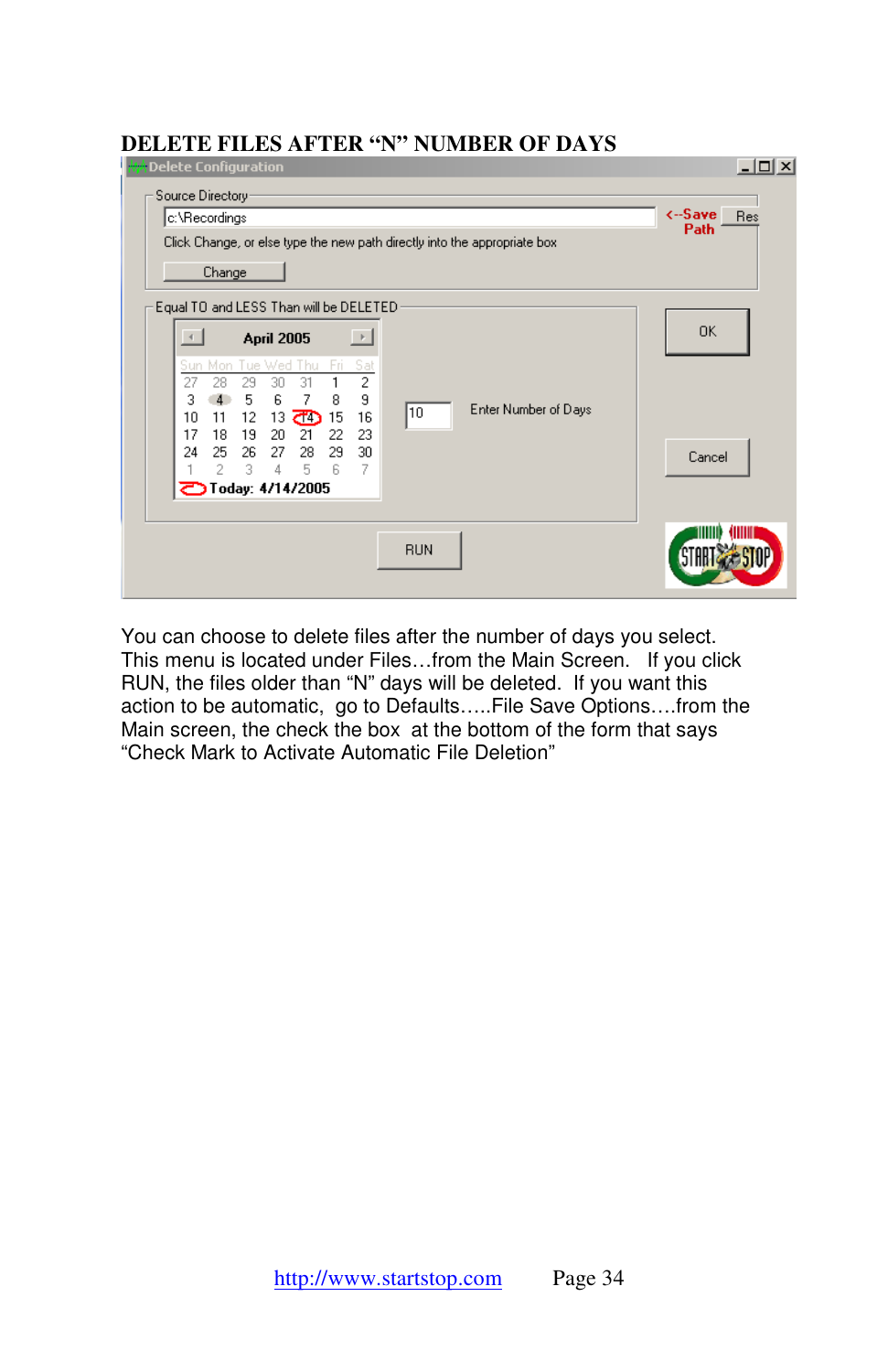# **APPENDIX A**

#### **Detailed Explanation of Menu Functions**

#### **Explanation of Menu Functions**

This is usually more detail than users will ever need, but listed here is a detailed explanation of how the menu functions work.

# **File Menu Options**



## **File "NEW (Blank File)" Menu Options**

This option creates a new blank file to start the recording process.

- 1. When starting SS-VIS is launched a blank file will automatically be crated for you and ready to start the recording process.
- 2. The Information available on the Form:
	- a. Top of form will say "File Is Ready to be Recorded-Please hit the Record Icon" along with, if voice prompts are turned on, telling user to move handset switch to the record position. There will be a status pop up window that will remain on the screen until the user performs the action.
	- b. Bottom of form  $1<sup>st</sup>$  panel will give the recorded file path and name.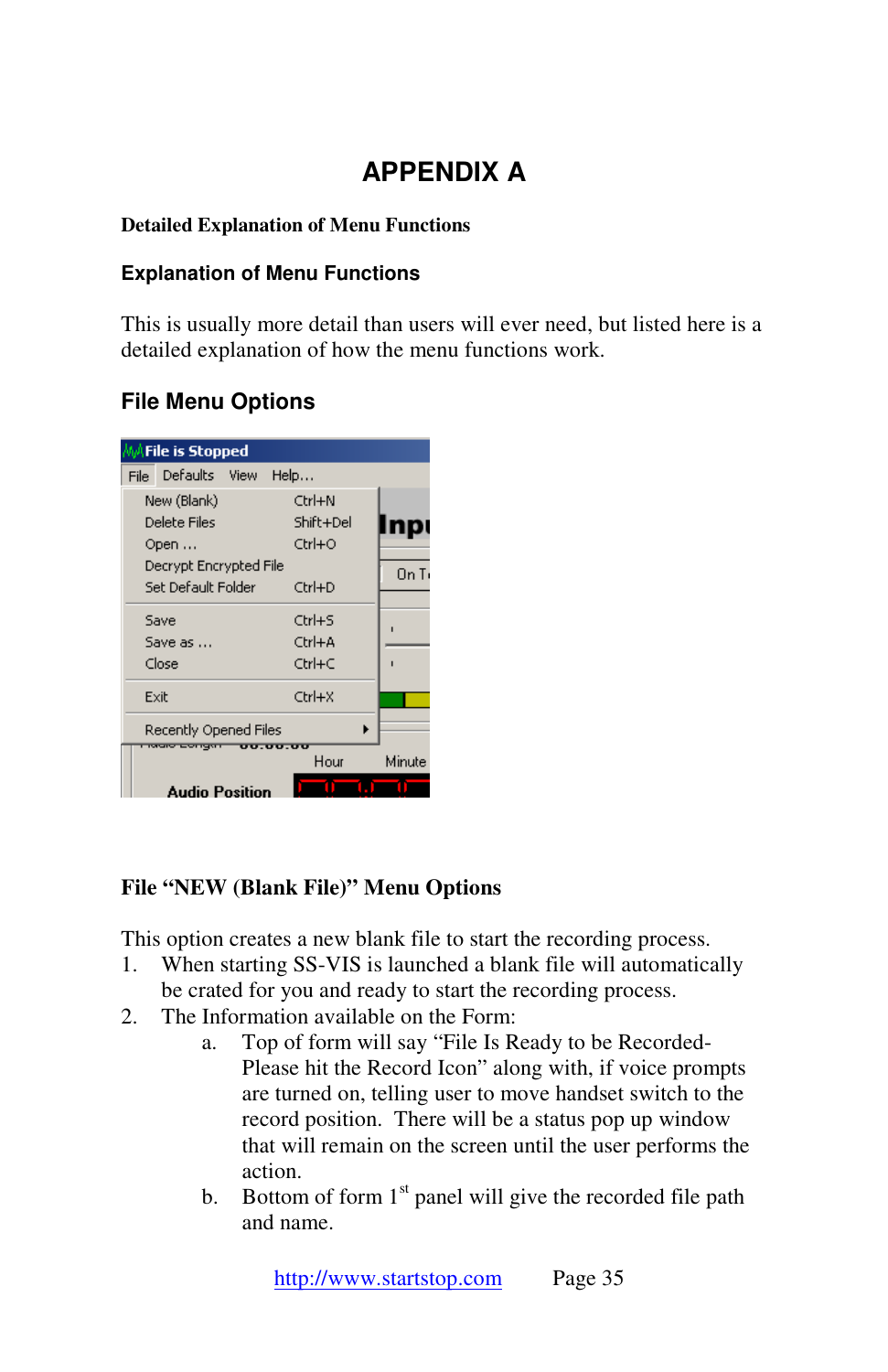- i. The default path depicted by the Configuration Menu is "C:\Recordings". This can be changed in the Configuration Menu setup by changing the "Default Directory" section.
- ii. The file name can be entered if the "Default Naming Conventions" on the Configuration Menu setup have not been set up.
- iii. If a file that is currently on disk is chosen and the "Default Suppress Overwrite File" options on the "Configuration Menu" is set to unchecked, a prompt asking if you would like to overwrite the file will appear. Other wise no prompt will appear and the file will be over written. If this option is checked there is not a second chance to save the original file. Use caution when selecting a file if this option is "Checked".
- c. Bottom of form  $2<sup>nd</sup>$  panel will give the properties of the file. (Type, HS, Bit, Stereo/Mono).
	- i. The default file type depicted by the Configuration Menu at install is "MP3 Frequency 8 KHZ Mono". Taking the Defaults Menu and changing the section "Default File Types" can change the default file types.
- d. This file may be recorded up to any size as long as your storage maximum on your hard drive has not been met.
- e. Recording time is calculated and is displayed in "Time Elapsed" and "Audio Length" while the file is being recorded.
- f. At the end of the recording if "Stop" is selected, the file will be displayed and the starting position will be at the end of the file, waiting to start recording again.
- g. Audio may be inserted at the beginning of the file by:
	- i. Moving the manual slider to the beginning of the file then Selecting the "Add Comments To Beginning Of File" button on the console. . Then select the "RECORD" button on the console.
	- ii. Selecting the "Add Comments To Beginning Of File" button on the console. Then select the "RECORD" button on the console.
- h. Audio may be inserted in the middle of the file by: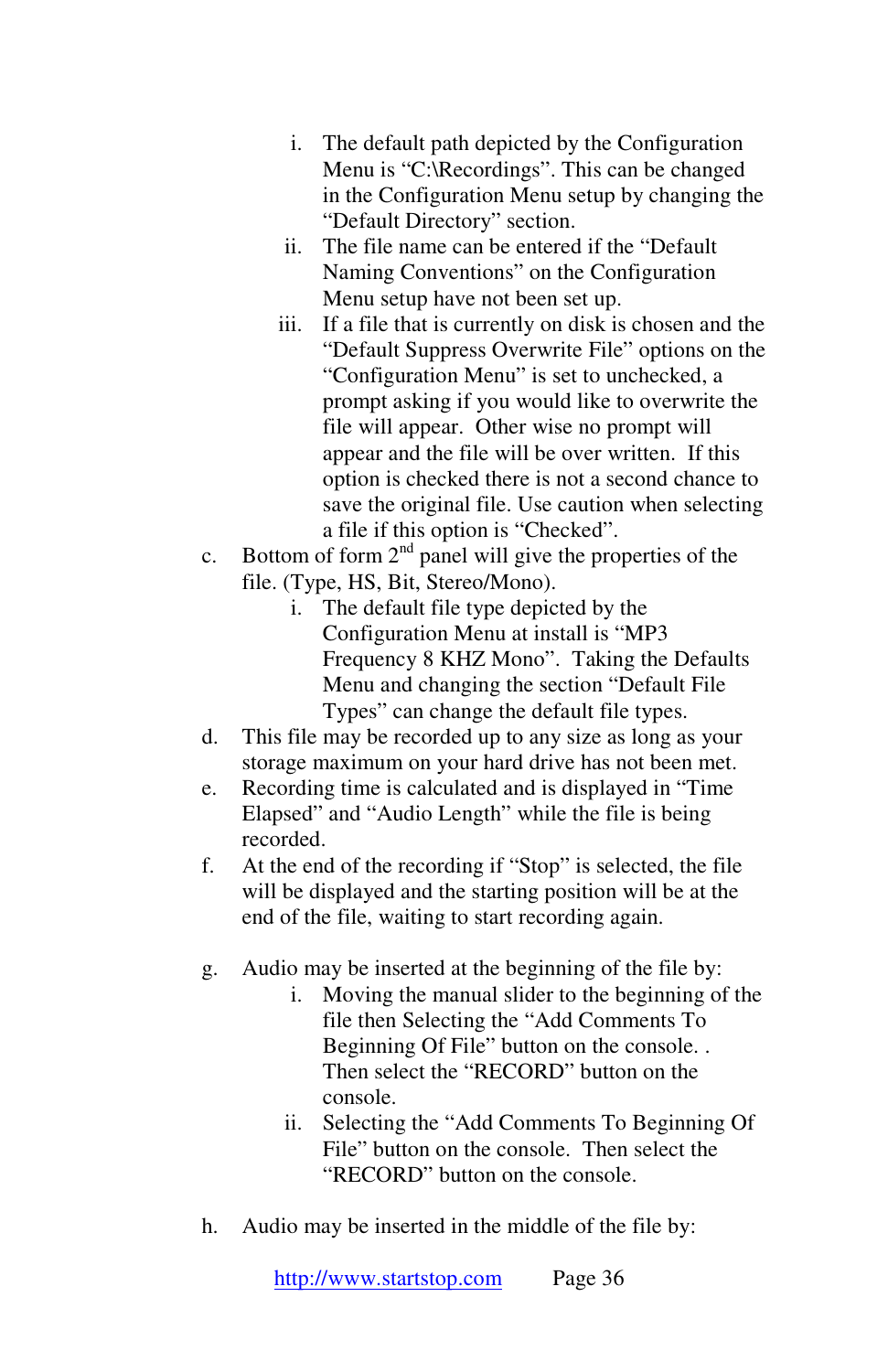- i. Selecting "STOP" and moving the manual slider somewhere in the middle of the file, and selecting the button "INSERT AUDIO AT CURRENT POSITION". Then select the "RECORD" button on the console.
- ii. Start playing the file, stopping the file, then selecting "INSERT AUDIO AT CURRENT POSITION" button then select the "RECORD" button on the console.
- i. Audio may be appended by:
	- i. The file may be appended by hitting the "END" button, then select the "RECORD" button.
- j. The slider file position may be used to select where the file is to start playing.
- k. The file may be stepped through depending on the "STEP AMOUNT" by clicking either the "STEP FORWARD" or "STEP BACKWARD" buttons.
- l. You may go to the end of the file by hitting the "END" button. This will give you an opportunity to start recording at the end of the file.
- m. You may go to the beginning of the file by hitting the "BEGINNING" button. This will give you an opportunity to start recording at the beginning of the file.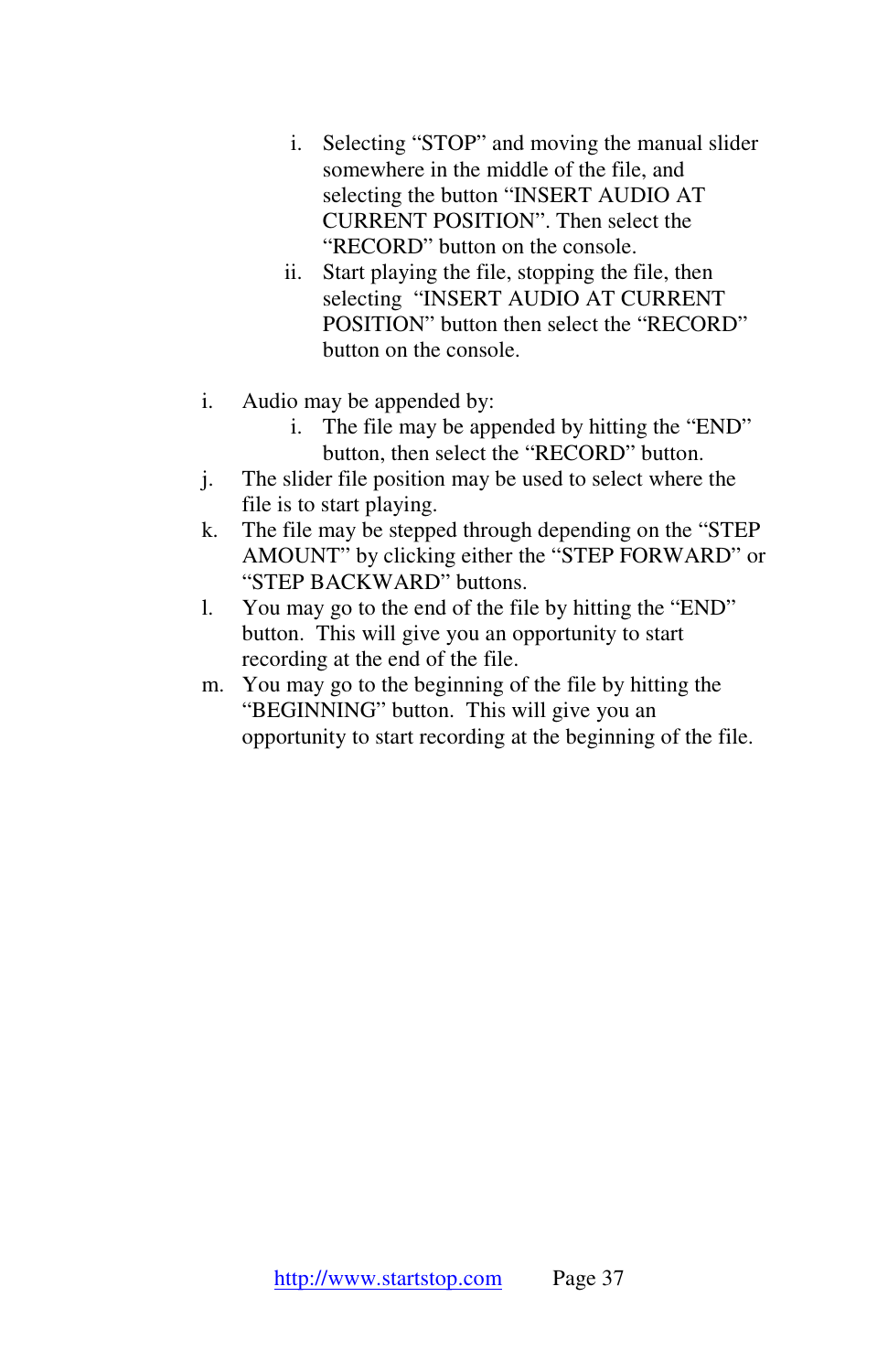## **File "Delete Files" Menu Options**

| <b>Delete Configuration</b>                                                                                                                                                                                                                                                                                                     | $\Box$ o $\times$         |  |  |  |
|---------------------------------------------------------------------------------------------------------------------------------------------------------------------------------------------------------------------------------------------------------------------------------------------------------------------------------|---------------------------|--|--|--|
| Source Directory                                                                                                                                                                                                                                                                                                                |                           |  |  |  |
| c:\Recordings                                                                                                                                                                                                                                                                                                                   | $\leftarrow$ Save<br>Path |  |  |  |
| Click Change, or else type the new path directly into the appropriate box                                                                                                                                                                                                                                                       |                           |  |  |  |
| Restore Default Directory<br>Change                                                                                                                                                                                                                                                                                             |                           |  |  |  |
| Equal TO and LESS Than will be DELETED<br>                                                                                                                                                                                                                                                                                      |                           |  |  |  |
| $\rightarrow$<br><b>June 2005</b>                                                                                                                                                                                                                                                                                               | 0K<br>                    |  |  |  |
| Sun Mon Tue Wed Thu<br>Fri.<br>Sat<br>3<br>29<br>2<br>4<br>30<br>31<br>6<br>5<br>7<br>9<br>11<br>8<br>10<br>Enter Number of Days<br>10<br>12<br>13<br>15<br>16<br>17<br>18<br>14<br>19<br>25<br>20<br>21<br>22<br>23<br>-24<br>2<br>26<br>27<br>29<br>28<br>30<br>$7 -$<br>5<br>6<br>9<br>3<br>8<br>4<br><b>Today: 7/4/2005</b> | Cancel                    |  |  |  |
| <b>RUN</b>                                                                                                                                                                                                                                                                                                                      |                           |  |  |  |

- 1. To change the location path of the files to be deleted select the change button and choose a new path.
- 2. To restore factory default select the "Restore Default Directory Button"
- 3. The file date equal to and less than will be delete when the run button is selected. To change the date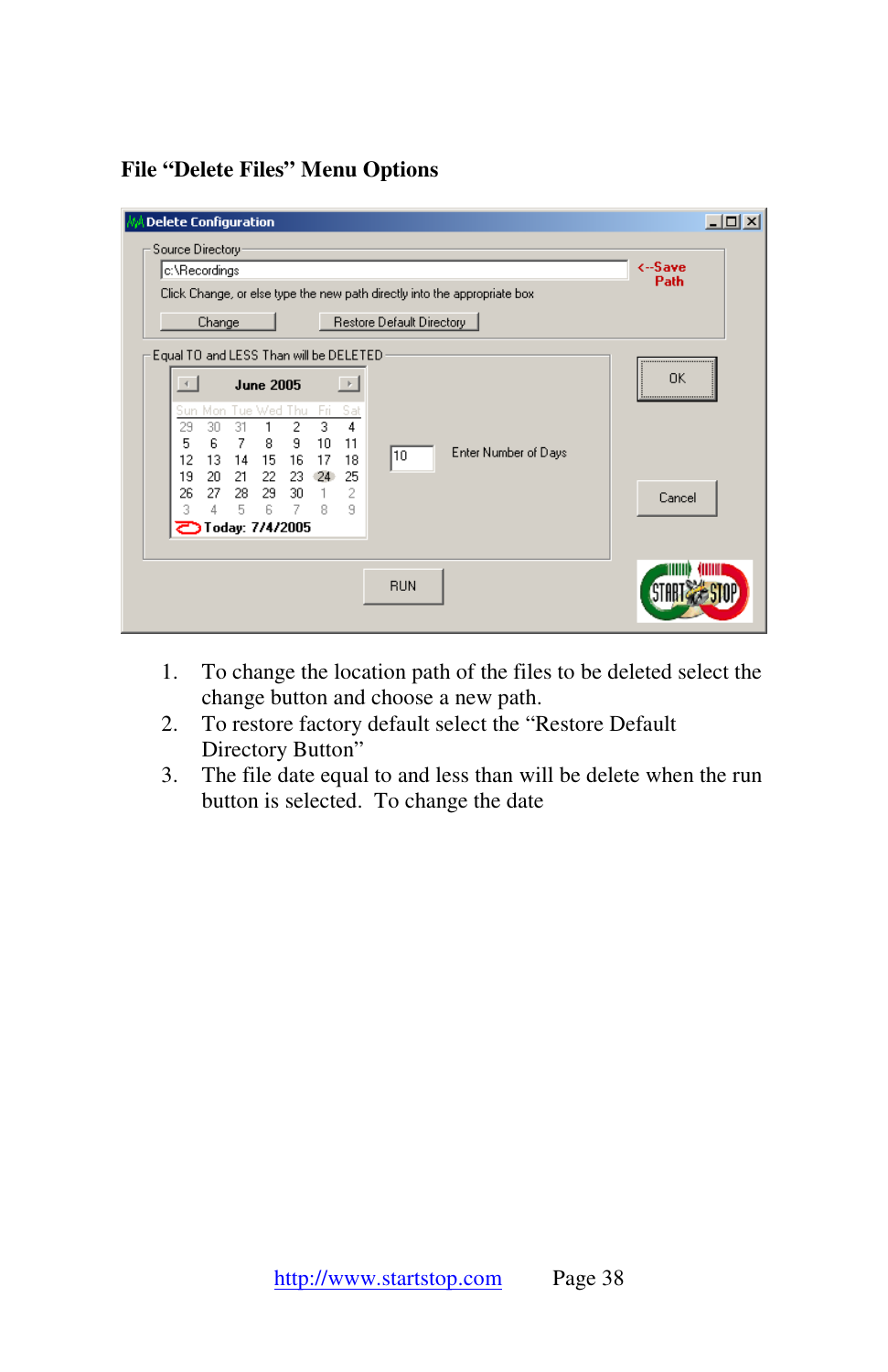## **File "Open" Menu Options**

This option opens a pre-recorded file. You may listen to the recording, add or insert a recording into the file.

- a. Take this option to open an audio file. User may get a pop message to move the VIS handset switch to the listen position
	- a. DSP True Speech WAV
	- b. WAV
	- c. MP3
	- d. MP2
	- e. VOX
	- f. RAW
- b. Information on Form.
	- a. Top of form will say "File Is Open"
	- b. Bottom of form  $1<sup>st</sup>$  panel will give the file path and name.
	- c. Bottom of form  $2<sup>nd</sup>$  panel will give the properties of the file. (Type, HS, Bit, Stereo/Mono).
	- d. After opening of the file the file will be displayed and the starting position will be at the beginning of the file.
	- e. All recording functions apply to a pre-recorded file.

#### **File "Decrypt Encrypted File" Menu Options**

Then you can manually decrypt a file using the file Decrypt Encrypted file menu option.

| <b>MAFile is Stopped</b>              |           |                    |
|---------------------------------------|-----------|--------------------|
| File Defaults View                    | Help      |                    |
| New (Blank)                           | Ctrl+N    |                    |
| Delete Files                          | Shift+Del | <b>Input Stati</b> |
| Open                                  | Ctrl+O    |                    |
| Decrypt Encrypted File                |           | File<br>On Top     |
| Set Default Folder                    | Ctrl+D    |                    |
| Save                                  | Ctrl+S    | $\blacksquare$     |
| Save as                               | Ctrl+A    |                    |
| Close                                 | Ctrl+C    | ı                  |
| Exit                                  | Ctrl+X    |                    |
| Recently Opened Files                 |           |                    |
| <b>00.00.00</b><br><b>MONTHLOTTEN</b> | Hour      | Minute<br>Second   |
| <b>Audio Position</b>                 |           |                    |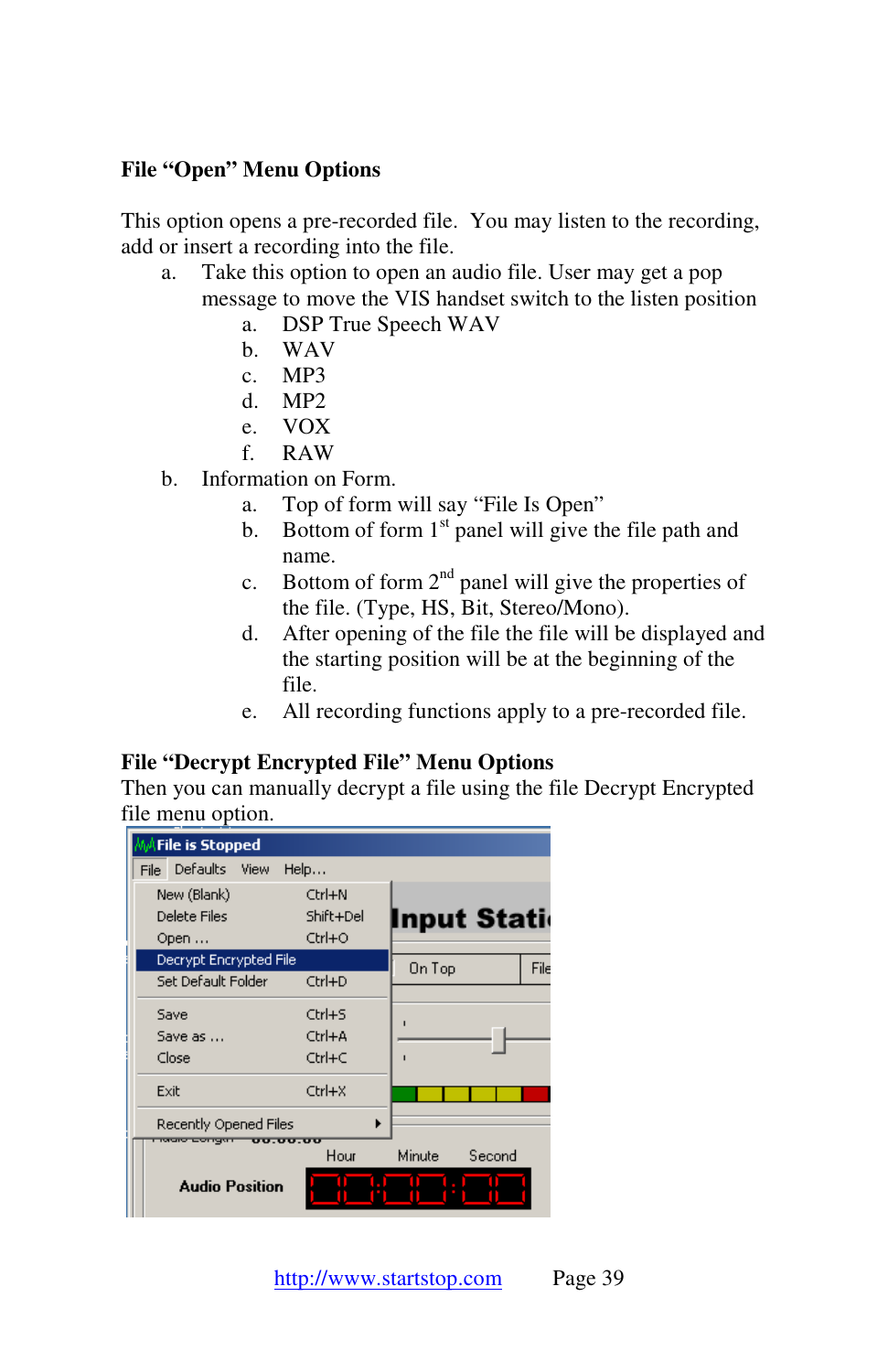Use the drop down "Available Names" box to select a name entered in by the above procedure or just key in the encryption key. Then Click the button labeled second to select and decrypt the file.

| Manually Decrypt Files                                    | $\Box$ |
|-----------------------------------------------------------|--------|
| L <sup>+</sup> Exit Help                                  |        |
| <b>Manually Decrypt Saved Files</b>                       |        |
| <b>Available Names</b>                                    |        |
|                                                           |        |
|                                                           |        |
| Enter Encryption Key or Use Drop Down Box Above<br>First: |        |
| $\boldsymbol{\times}$                                     |        |
|                                                           |        |
| <b>Click to Manually Decrypt File</b><br>Second:          |        |
|                                                           |        |

#### **File "Set default Folder" Menu Options**

a.

This option is used to set the default path for the recording's folder.

- a. Enter in the new folders name and select OK. The folder will now be available to select for the default folder path.
- b. You may also create a new folder at this time.

| Set Default Folder                                                                                                                                                                                                                                       |                    |
|----------------------------------------------------------------------------------------------------------------------------------------------------------------------------------------------------------------------------------------------------------|--------------------|
| <b>Browse for Folder</b>                                                                                                                                                                                                                                 | 3                  |
| me.way                                                                                                                                                                                                                                                   |                    |
| C: Recordings                                                                                                                                                                                                                                            | ド                  |
| <b>Elliste Local Disk (C:)</b><br><b>CT_OCX</b><br>œ.<br><b>DOCS</b><br>Documents and Settings<br>$\blacksquare$<br><b>EPSONREG</b><br>MSOCache<br>Ŧ<br>MToolBox<br>$\ddot{}$<br>MyDVD<br>Ŧ<br><b>Program Files</b><br>Ŧ<br>Recordings<br>SPYWORKS<br>田一 | ۸<br>$\equiv$<br>٧ |
| Create                                                                                                                                                                                                                                                   | Cancel<br>OK       |

i. Select a current folder on the hard drive or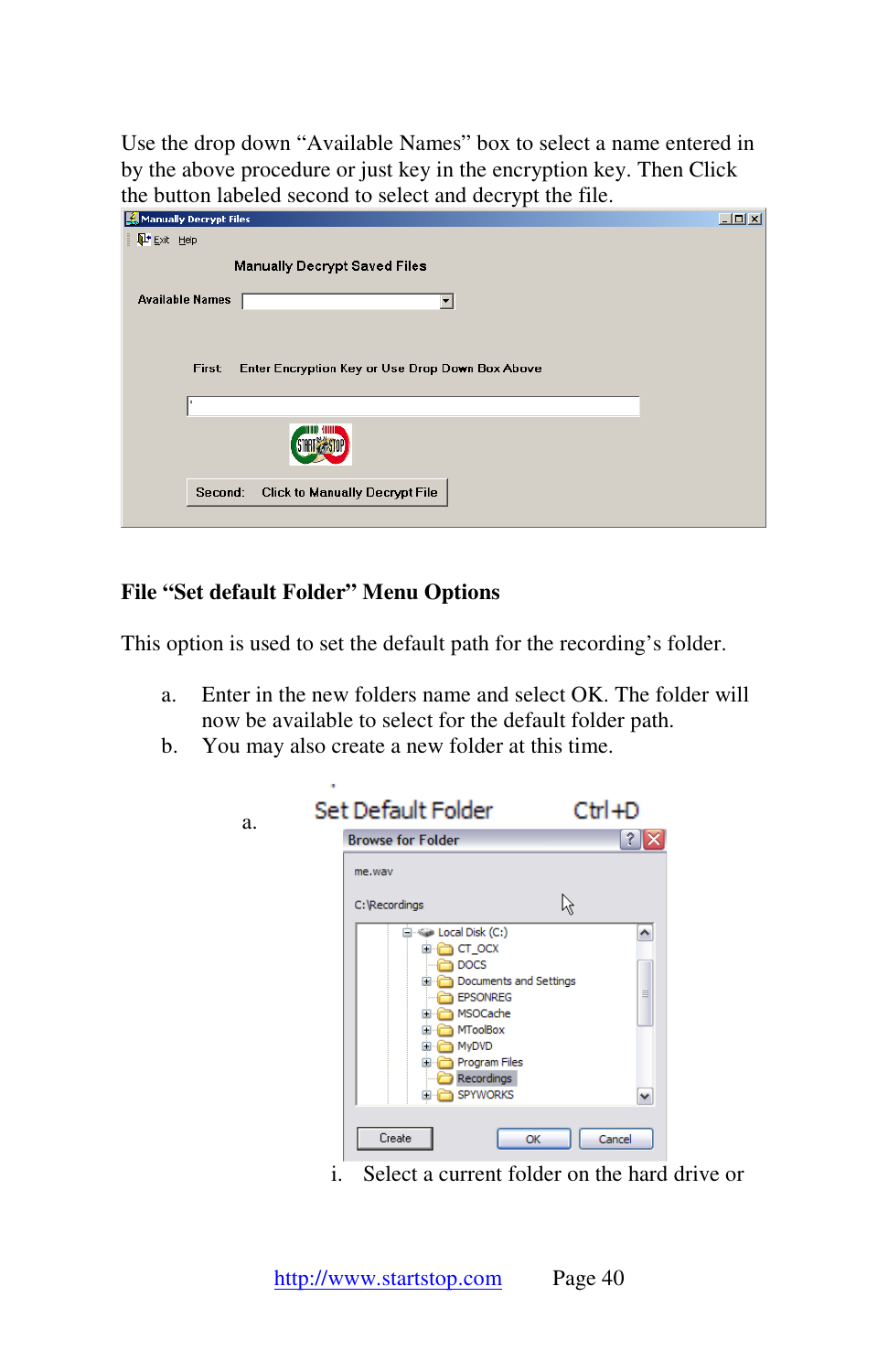iii. Enter in the new folders name and select OK. The folder will now be available to select for the default folder path.

## **File "Save AS" Menu Options**

This option allows you to save a file in a different folder with a different name with the same format.

## **File "Recover Temporary Files" Menu Options**

This option will only be available if the module is activated on the configuration menu.

This option will enable the recovery of temporary files after an abnormal shut down.

This screen also appears if the program has had an abnormal shut down. The files in the first column are the files that will be recovered. To recover files hit the "Red" button that says "Restore Temporary Files"

All files will be recovered to the current format. The files will be placed in the Save directory.

Note: If you have no desire to restore temporary files just exit out of the program.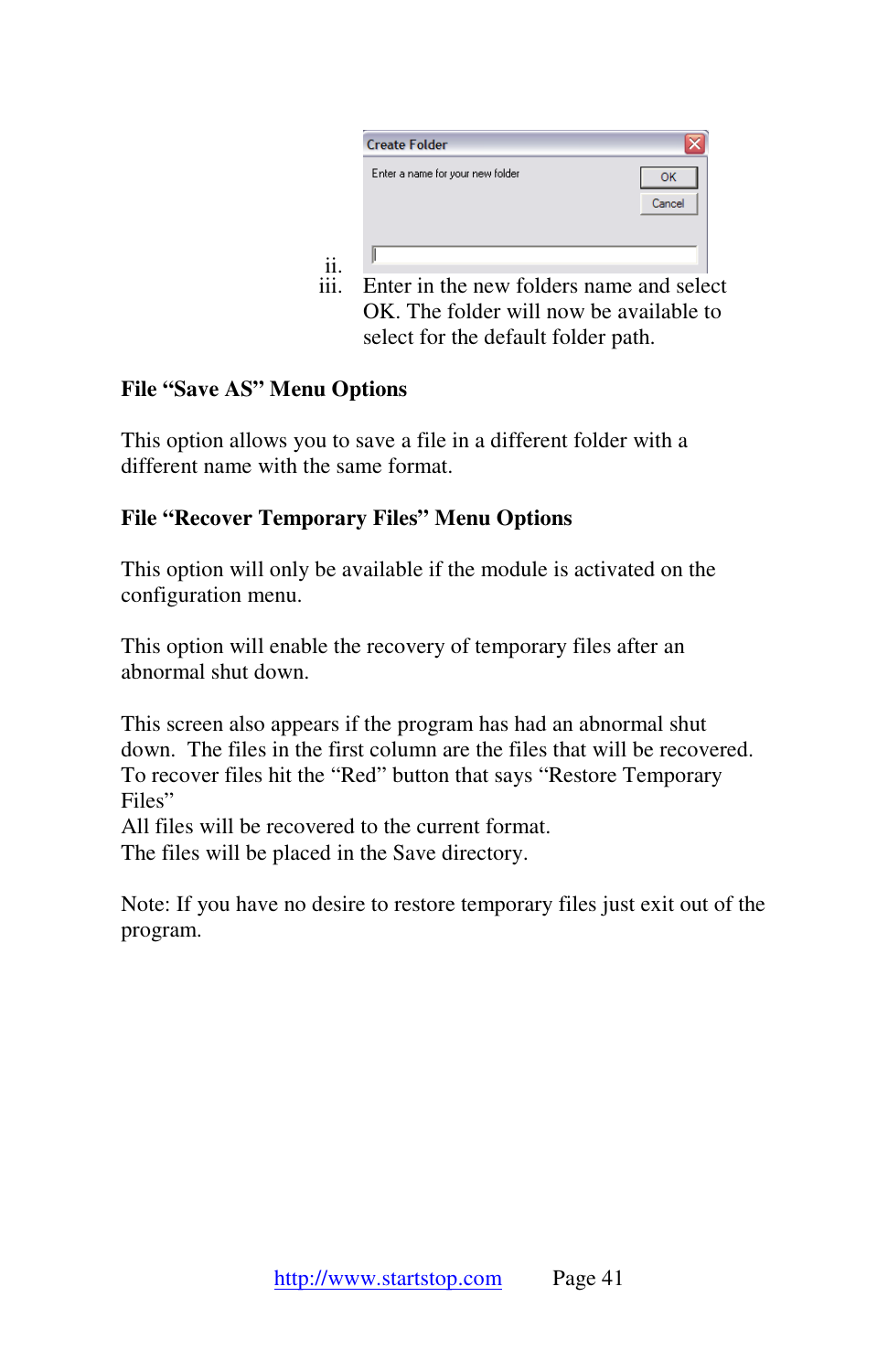| <b>A</b> Recover Termporary Files<br>Exit  |                               |                    |                                   | $  D $ $\times$ |
|--------------------------------------------|-------------------------------|--------------------|-----------------------------------|-----------------|
| Last file converted:<br>c:\Recordings\Temp | ABNORMAL SHUTDOWN HAS OCCURED |                    | <b>RESTORE Temporary Files</b>    | Exit            |
| c:\Recordings\Temp<br>tmp.wav              | c:\Recordings\Save            | c:\Recordings\BACK | <b>AUDIT</b><br>Time<br>Operation |                 |
|                                            |                               |                    |                                   |                 |
|                                            |                               |                    |                                   |                 |
|                                            |                               |                    | $\overline{4}$                    | Þ               |

## **File "Close" Menu Options**

This option closes the file that is currently opened.

#### **File "Exit" Menu Options**

This option exits Transcription Express Software.

#### **File "Recently Opened Files" Menu Options**

This option is used to open a recently opened file.

1. This option will display the last 15 files that have been opened. This also includes recorded files. If a file is selected the file will open and all options that were available when the "File Open" command was executed will also be available through this option.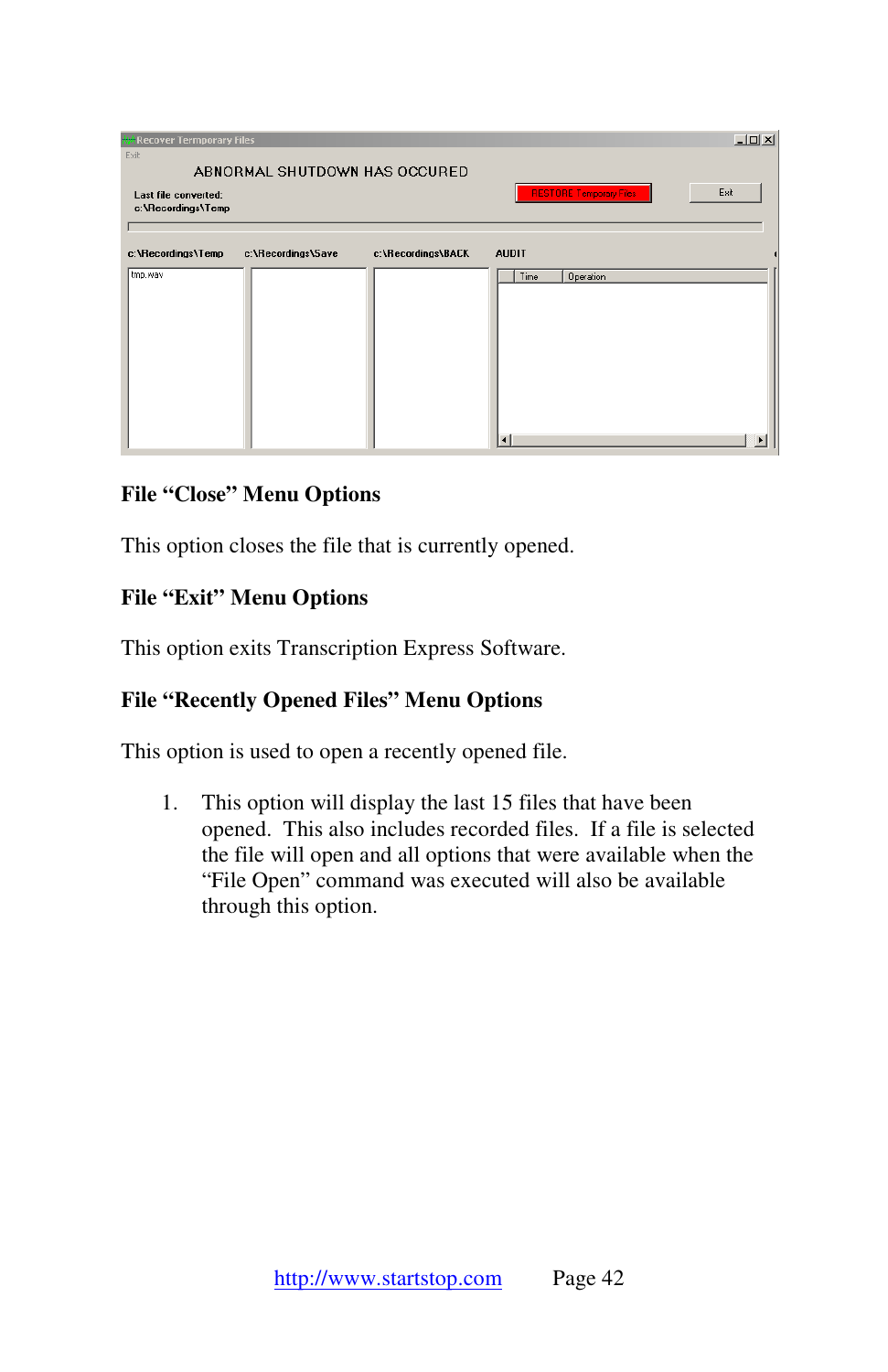# **APPENDIX B**

### **Command-Line Mode (for Advanced Users and Integrators)**

The software supports command-line operation for easy integration into Electronic Medical Records and customized applications for Radiology.

Either via DOS Batch File, Windows Batch File, Run Command, or VB/Visual C+ Shell Command:

[Path of SSVISDR.exe executable] [File Path/File Name Argument]

Example: c:\SSVISDR.exe "k:\dictation\dr smith\SMITH0000321323-January 31-2005-1207PM" will cause the SS-VIS Digital Recording Program to launch a single instance of itself (if not already launched) and then create and load a "New" dictation in the default format (example: MP3).

In above example, after the calling application issues the command, the User just clicks "**REC"** on the handset to begin a recording session that will be subsequently saved when he hits the **EOL** button to this path:

k:\dictation\dr smith\SMITH0000321323-January 31-2005- 1207PM.MP3

**Subsequent command line commands will keep the single-instance window opened for new recordings.** 

#### **Re-dictation Command Line Mode**

Users can re-open an existing dictation for editing, via command line. Operation is the same as described. User must include the full path and file name, including extension. The software will open itself (if not already launched) and load the file for re-dictation/editing.